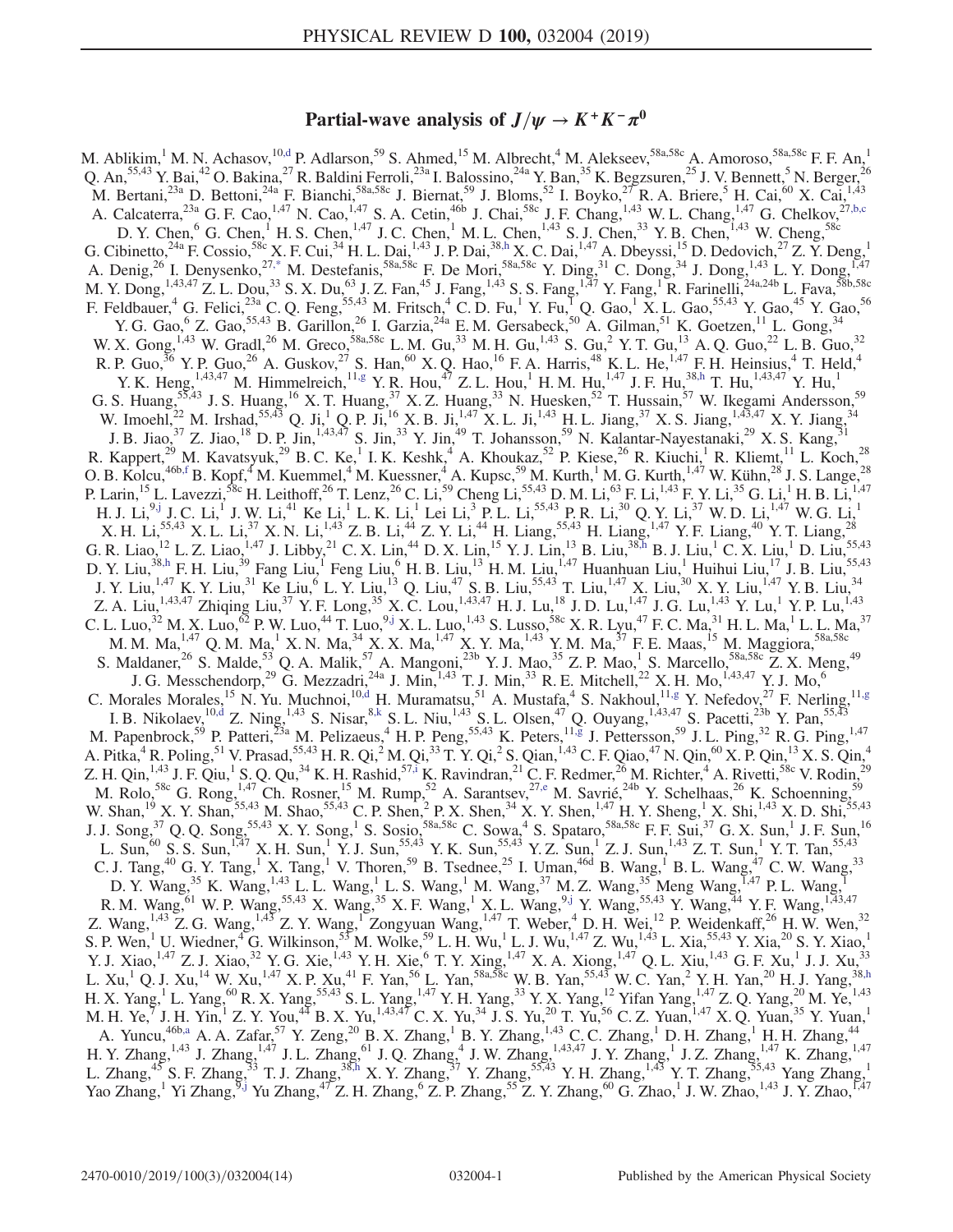J. Z. Zhao,<sup>1,43</sup> Lei Zhao,<sup>55,43</sup> Ling Zhao,<sup>1</sup> M. G. Zhao,<sup>34</sup> Q. Zhao,<sup>1</sup> S. J. Zhao,<sup>63</sup> T. C. Zhao,<sup>1</sup> Y. B. Zhao,<sup>1,43</sup> Z. G. Zhao,<sup>55,43</sup> A. Zhemchugov,<sup>2[7,b](#page-2-1)</sup> B. Zheng,<sup>56</sup> J. P. Zheng,<sup>1,43</sup> Y. Zheng,<sup>35</sup> Y. H. Zheng,<sup>47</sup> B. Zhong,<sup>32</sup> L. Zhou,<sup>1,43</sup> L. P. Zhou,<sup>1,47</sup>

Q. Zhou,<sup>1,47</sup> X. Zhou,<sup>60</sup> X. K. Zhou,<sup>47</sup> X. R. Zhou,<sup>55,43</sup> Xiaoyu Zhou,<sup>20</sup> Xu Zhou,<sup>20</sup> A. N. Zhu,<sup>1,47</sup> J. Zhu,<sup>34</sup> J. Zhu,<sup>44</sup> K. Zhu,<sup>1</sup> K. J. Zhu,<sup>1,43,47</sup> S. H. Zhu,<sup>54</sup> W. J. Zhu,<sup>34</sup> X. L. Zhu,<sup>45</sup> Y. C. Zhu,<sup>55,43</sup> Y. S. Zhu,<sup>1,47</sup> Z. A. Zhu,<sup>1,47</sup> J. Zhuang,<sup>1,43</sup> B. S. Zou, $<sup>1</sup>$  and J. H. Zou<sup>1</sup></sup>

(BESIII Collaboration)

<sup>1</sup>Institute of High Energy Physics, Beijing 100049, People's Republic of China  $\frac{2 \text{Poibana}}{2}$  ${}^{2}$ Beihang University, Beijing 100191, People's Republic of China  $B^3$ Beijing Institute of Petrochemical Technology, Beijing 102617, People's Republic of China  $B$ ochum Ruhr-University, D-44780 Bochum, Germany  ${}^{5}$ Carnegie Mellon University, Pittsburgh, Pennsylvania 15213, USA  ${}^{6}$ Central China Normal University, Wuhan 430079, People's Republic of China <sup>7</sup>China Center of Advanced Science and Technology, Beijing 100190, People's Republic of China COMSATS University Islamabad, Lahore Campus, Defence Road,  $^{9}$ Fudan University, Shanghai 200443, People's Republic of China <sup>10</sup>G.I. Budker Institute of Nuclear Physics SB RAS (BINP), Novosibirsk 630090, Russia <sup>11</sup>GSI Helmholtzcentre for Heavy Ion Research GmbH, D-64291 Darmstadt, Germany <sup>11</sup>GSI Helmholtzcentre for Heavy Ion Research GmbH, D-64291 Darmstadt, Germany<br><sup>12</sup>Guangxi Normal University, Guilin 541004, People's Republic of China<br><sup>13</sup>Guangxi University, Nanning 530004, People's Republic of China<br><sup></sup>  $^{23a}$ INFN Laboratori Nazionali di Frascati, I-00044 Frascati, Italy<br> $^{23b}$ INFN and University of Perugia, I-06100 Perugia, Italy  $\frac{^{24a}NFN}{^{24b}University}$  of Ferrara, I-44122 Ferrara, Italy  $\frac{^{24b}University}$  of Ferrara, I-44122 Ferrara, Italy <sup>25</sup>Institute of Physics and Technology, Peace Avenue 54B, Ulaanbaatar 13330, Mongolia<br><sup>26</sup>Johannes Gutenberg University of Mainz, Johann-Joachim-Becher-Weg 45, D-55099 Mainz, Germany<br><sup>27</sup>Joint Institute for Nuclear Resea Heinrich-Buff-Ring 16, D-35392 Giessen, Germany<br>
<sup>29</sup>KVI-CART, University of Groningen, NL-9747 AA Groningen, Netherlands<br>
<sup>30</sup>Lanzhou University, Lanzhou 730000, People's Republic of China<br>
<sup>31</sup>Laioning University, Shenya Beijing 100049, Hefei 230026, People's Republic of China<br><sup>44</sup>Sun Yat-Sen University, Guangzhou 510275, People's Republic of China<br><sup>45</sup>Tsinghua University, Beijing 100084, People's Republic of China<br><sup>466</sup>Ankara University,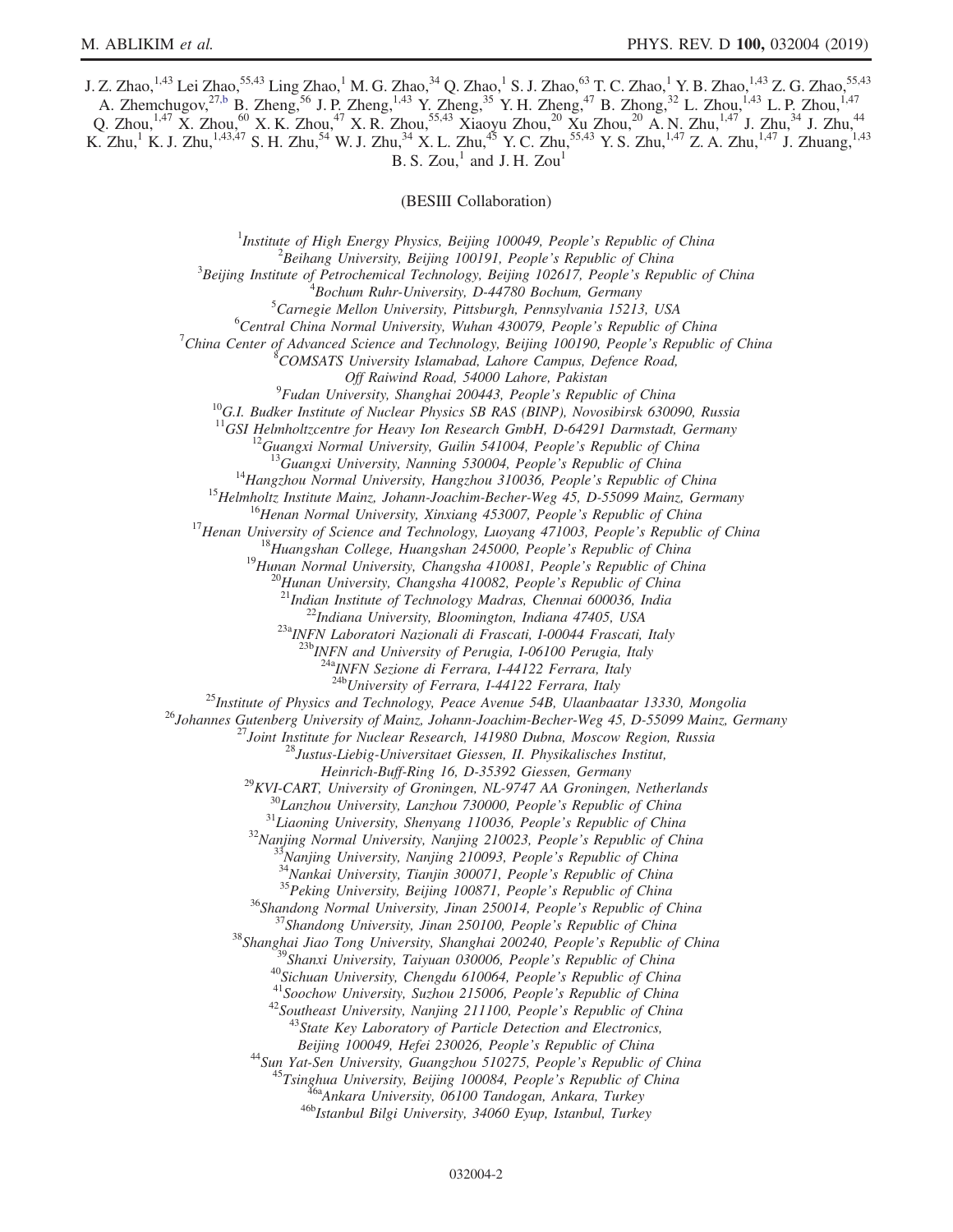<sup>466</sup>Uludag University, 16059 Bursa, Turkey<br>
<sup>46</sup>University of China East University, Nicosia, North Cyprus, Mersin 10, Turkey<br>
<sup>47</sup>University of China<br>
<sup>48</sup>University of Hawaii, Honolulu, Hawaii 96822, USA<br>
<sup>49</sup>Universit <sup>58b</sup>University of Eastern Piedmont, I-15121 Alessandria, Italy<br><sup>58c</sup>INFN, I-10125 Turin, Italy<br><sup>59</sup>Uppsala University, Box 516, SE-75120 Uppsala, Sweden<br><sup>60</sup>Wuhan University, Wuhan 430072, People's Republic of China<br><sup>61</sup> (Received 25 April 2019; published 14 August 2019)

A partial-wave analysis of the decay  $J/\psi \rightarrow K^+K^-\pi^0$  has been made using  $(223.7 \pm 1.4) \times 10^6$  J/ $\psi$ events collected with the BESIII detector in 2009. The analysis, which is performed within the isobar-model approach, reveals contributions from  $K_2^*(1430)^{\pm}$ ,  $K_2^*(1980)^{\pm}$  and  $K_4^*(2045)^{\pm}$  decaying to  $K^{\pm}\pi^0$ . The two latter states are observed in  $J/\psi$  decays for the first time. Two resonance signals decaying to K<sup>+</sup>K<sup>−</sup> are also observed. These contributions cannot be reliably identified and their possible interpretations are discussed. The measured branching fraction  $B(J/\psi \to K^+K^-\pi^0)$  of  $(2.88 \pm 0.01 \pm 0.12) \times 10^{-3}$  is more precise than previous results. Branching fractions for the reported contributions are presented as well. The results of the partial-wave analysis differ significantly from those previously obtained by BESII and BABAR.

DOI: [10.1103/PhysRevD.100.032004](https://doi.org/10.1103/PhysRevD.100.032004)

### I. INTRODUCTION

A good knowledge of the spectrum and properties of hadrons is one of the key issues for understanding the strong interaction at low and intermediate energies. The conventional quark model implies that quark-antiquark states are produced as nonets, which consist of mesons with strange and nonstrange quarks. Therefore, an accurate identification of mesons with one strange quark can help to

<span id="page-2-3"></span>[\\*](#page-0-0) Corresponding author.

<span id="page-2-10"></span>iden@jinr.ru

<sup>&</sup>lt;sup>a</sup>Also at Bogazici University, 34342 Istanbul, Turkey.

<span id="page-2-1"></span><sup>&</sup>lt;sup>[b](#page-0-2)</sup>Also at the Moscow Institute of Physics and Technology, Moscow 141700, Russia.

c Also at the Functional Electronics Laboratory, Tomsk State University, Tomsk, 634050, Russia.

<span id="page-2-0"></span><sup>&</sup>lt;sup>[d](#page-0-3)</sup>Also at the Novosibirsk State University, Novosibirsk, 630090, Russia.

<span id="page-2-9"></span><sup>&</sup>lt;sup>[e](#page-0-4)</sup>Also at the NRC "Kurchatov Institute", PNPI, 188300, Gatchina, Russia.

<span id="page-2-5"></span>Also at Istanbul Arel University, 34295 Istanbul, Turkey.

<span id="page-2-4"></span>[g](#page-0-6) Also at Goethe University Frankfurt, 60323 Frankfurt am Main, Germany.

<span id="page-2-2"></span>[h](#page-0-7) Also at Key Laboratory for Particle Physics, Astrophysics and Cosmology, Ministry of Education; Shanghai Key Laboratory for Part[i](#page-0-8)cle Physics and Cosmology; Institute of Nuclear and Particle Physics, Shanghai 200240, People's Republic of China. <sup>1</sup>Also at Government College Women University, Sialkot—51310, Pun[j](#page-0-9)ab, Pakistan.

<span id="page-2-8"></span>

<span id="page-2-6"></span>Also at Key Laboratory of Nuclear Physics and Ion-beam Application (MOE) and Institute of Modern Physics, Fudan University, Shanghai 200443, People's Republic of China. [k](#page-0-3)

<span id="page-2-7"></span>Also at Harvard University, Department of Physics, Cambridge, Massachusetts 02138, USA.

Published by the American Physical Society under the terms of the [Creative Commons Attribution 4.0 International](https://creativecommons.org/licenses/by/4.0/) license. Further distribution of this work must maintain attribution to the author(s) and the published article's title, journal citation, and DOI. Funded by  $SCOAP<sup>3</sup>$ .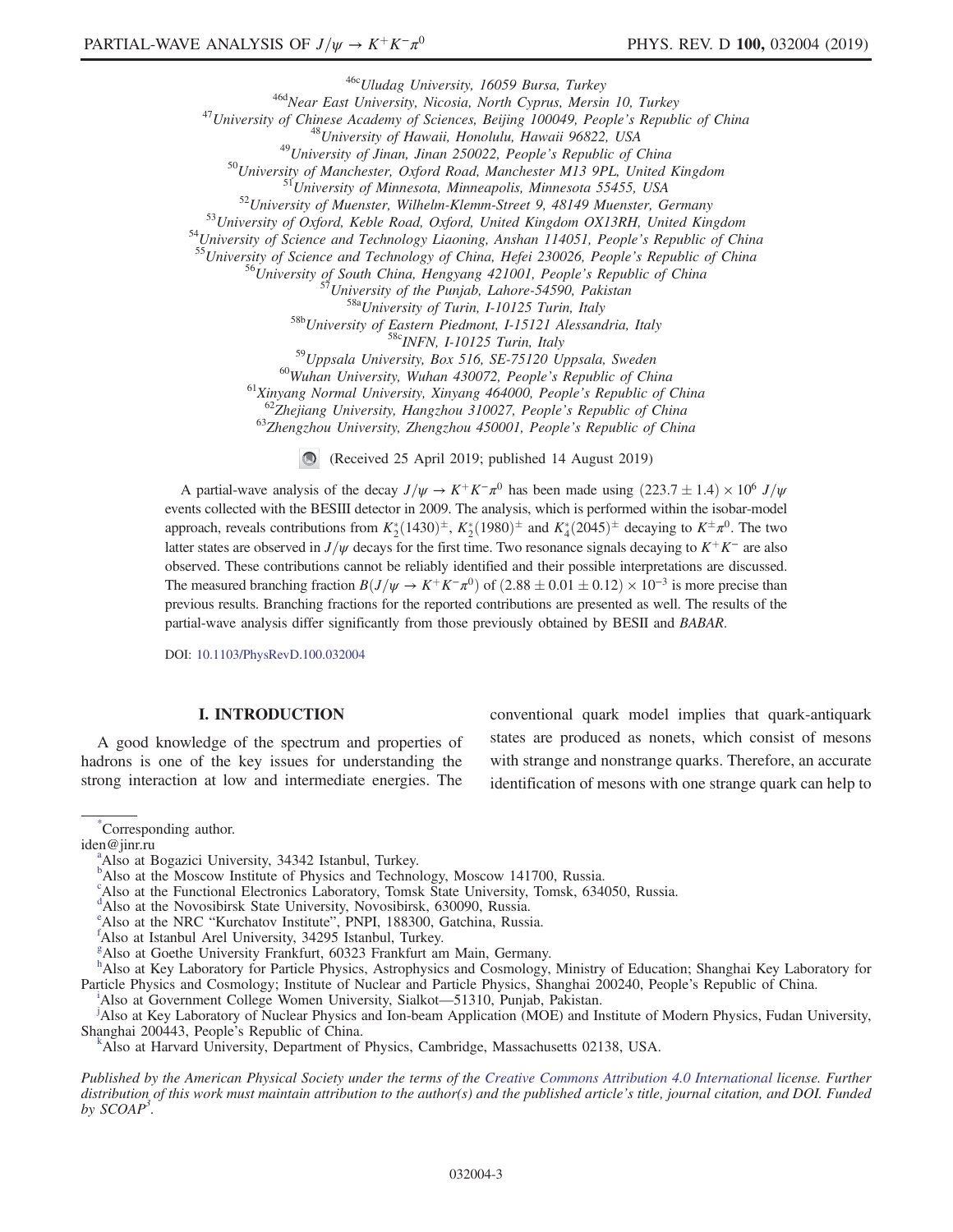establish nonet members in the isoscalar sector, where the situation is more complicated. This is due to a potential mixing between octet and singlet states as well as possible mixing with glueball states.

The identification of meson radial excitations also helps in the understanding of quark-antiquark interaction at intermediate energies. Quark potential models [\[1\]](#page-12-0) predict that the squared masses of radial excitations depend on the excitation number quadratically. However, in the analysis of proton-antiproton annihilation in flight, it was found that this dependence is close to the linear one similar to the Regge trajectories [\[2\].](#page-12-1) If correct, this behavior has the potential to reveal a new symmetry of the quark-antiquark interaction [\[3,4\]](#page-12-2). Therefore, the experimental confirmation (or disproof) of this behavior is an important task in experimental hadron physics.

 $J/\psi$  decays are ideal for the study of meson spectra and the determination of meson properties. They can provide important information about meson states with masses up to 3 GeV/ $c<sup>2</sup>$  and partial-wave analysis is facilitated due to the well-known quantum numbers of the initial state. Moreover, the  $J/\psi$  radiative decay is favored for the production of glueball states which makes it a perfect tool to search for and study such exotics [\[5\]](#page-12-3).

In this paper we report the results of a partial-wave analysis (PWA) of the decay  $J/\psi \rightarrow K^+K^-\pi^0$ . This decay channel has been previously studied by the MARK [\[6\],](#page-12-4) MARK-II [\[7\]](#page-12-5), MARK-III [\[8\],](#page-12-6) DM2 [\[9\]](#page-12-7), BESII [\[10\]](#page-12-8), and BABAR [\[11,12\]](#page-13-0) collaborations, but only two recent publications report PWA results. In the first of these [\[10\]](#page-12-8), BESII analyzes 58 million  $J/\psi$  decays and observes a very broad exotic resonance  $X(1575) \rightarrow K^{+}K^{-}$  with pole position  $[(1576^{+49}_{-55-91})$  $i(409^{+11+32}_{-12-67})$ ] MeV/ $c^2$  and branching fraction  $B(J/\psi \rightarrow$  $X(1575)\pi^0 \to K^+K^-\pi^0$  =  $(8.5 \pm 0.6^{+2.7}_{-3.6}) \times 10^{-4}$ . In the second analysis [\[12\],](#page-13-1) BABAR reports a PWA solution based on a smaller data set of 2102 events, which consists of  $K^*(892)^{\pm}$ ,  $K^*(1410)^{\pm}$  and  $K_2^*(1430)^{\pm}$  states in the  $K^{\pm}\pi^0$ channels, while the enhancement at low  $K^+K^-$  invariant masses is attributed to the  $\rho(1450)$ . The analysis presented in this paper is based on a data set of 182,972 event candidates selected from  $(223.7 \pm 1.4) \times 10^6$  J/ $\psi$  decays [\[13\]](#page-13-2) collected by the BESIII experiment in 2009. The high statistics and good data quality allow us to reveal signals from states that have not been observed before and precisely determine properties of intermediate states. Moreover, the obtained PWA solution can be used for the simulation of the irreducible background from this channel to the  $J/\psi \rightarrow$  $\gamma K^+ K^-$  decay, which is one of the key channels to be studied in the search for a low-mass glueball.

# II. BESIII EXPERIMENTAL FACILITY

The BESIII detector is a magnetic spectrometer [\[14\]](#page-13-3) located at the Beijing Electron Positron Collider (BEPCII) [\[15\]](#page-13-4). The cylindrical core of the BESIII detector consists of a helium-based multilayer drift chamber (MDC), a plastic scintillator time-of-flight system (TOF), and a CsI(Tl) electromagnetic calorimeter (EMC), which are all enclosed in a superconducting solenoidal magnet providing a 1.0 T magnetic field. The solenoid is supported by an octagonal flux-return yoke with resistive plate counter muon identifier modules interleaved with steel. The geometrical acceptance of charged particles and photons is 93% over the  $4\pi$  solid angle. The charged-particle momentum resolution at 1 GeV/c is 0.5%, and the  $dE/dx$  resolution is 6% for electrons from Bhabha scattering. The EMC measures photon energies with a resolution of 2.5% (5%) at 1 GeV in the barrel (end cap) region. The time resolution of the TOF barrel part is 68 ps, while that of the end-cap part is 110 ps.

The GEANT4-based simulation software BOOST [\[16\]](#page-13-5) is used to simulate the detector response. An inclusive  $J/\psi$ Monte Carlo (MC) sample is used to estimate the background. In this sample the production of the  $J/\psi$  resonance is simulated by the MC event generator KKMC [\[17,18\]](#page-13-6) and decays are generated by EVTGEN [\[19,20\]](#page-13-7). The branching fractions of known decay modes are set to the Particle Data Group (PDG) [\[21\]](#page-13-8) world-average values and the remaining unknown decays are generated according to the Lund-Charm model [\[22\].](#page-13-9)

# III. EVENT SELECTION

The  $K^+K^-\pi^0$  candidate events are required to have two charged tracks with zero net charge and at least two good photons.

Charged tracks must be reconstructed within the geometrical acceptance of the detector ( $|\cos \theta|$  < 0.93, where  $\theta$  is the angle with respect to the beam axis) and originate from the interaction point ( $|z| < 10$  cm and  $R < 1$  cm, where  $z$  and  $R$  are minimal distances from a track to the run-averaged interaction point along the beam direction and in the transverse plane, respectively). An event is rejected if the transverse momentum of at least one charged track is too low ( $p_T < 120 \text{ MeV}/c$ ). Particle identification (PID) is performed using TOF and MDC  $dE/dx$  information. Their measurements are combined to form particle identification confidence levels (C.L.) for  $\pi$ , K, and p hypotheses, and the particle type with the highest C.L. is assigned to the track. Both tracks are required to be identified as kaons.

Signal clusters in the EMC within the acceptance region, which are not associated with charged tracks and possess energy  $E > 25$  MeV in the barrel part of the detector and  $E > 50$  MeV in the end caps, are treated as photon candidates. To exclude showers from association with charged particles, the angle between the shower direction and the charged tracks extrapolated to the EMC must be greater than 10 degrees. The requirement on the EMC cluster time with respect to the start of the event (0 ns  $\le t \le 700$  ns) is used to reject electronic noise and energy deposits not related to the analyzed event.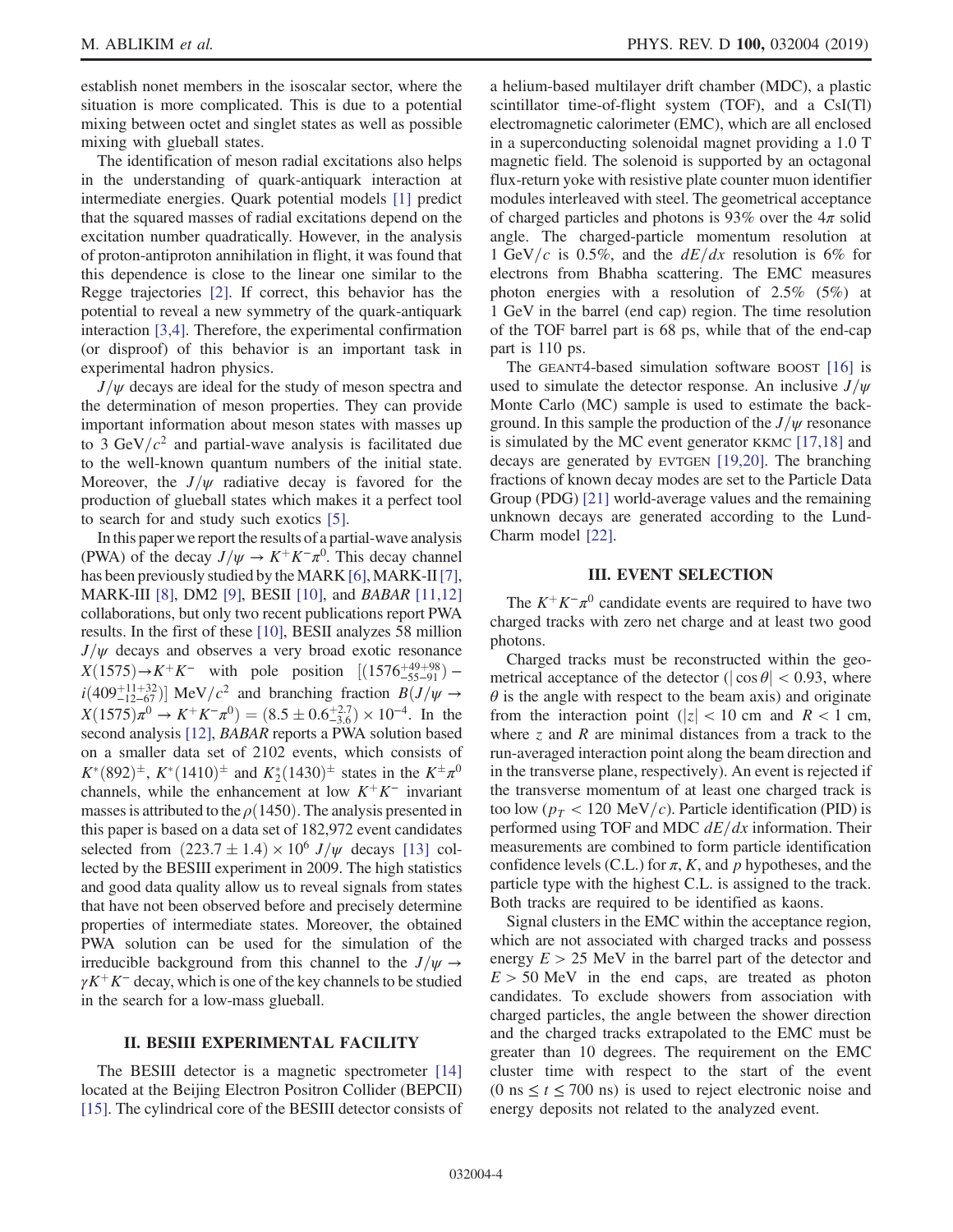Consistency between the detector response and a finalstate hypothesis (for the signal and specific background decays) is evaluated by a four-momentum constrained (4C) kinematic fit. Firstly, the accepted pair of charged tracks and each pair of the selected photon candidates with invariant mass  $M_{\gamma\gamma}$  < 300 MeV/ $c^2$  are fitted under the  $\gamma \gamma K^+ K^-$  hypothesis. A combination with the lowest value of  $\chi^2_{(4C)\gamma\gamma K^+K^-}$  is selected and an event is retained if  $\chi^2_{(4C)\gamma\gamma K^+K^-}$  < 60. Secondly, the  $\chi^2_{(4C)\gamma\gamma K^+K^-}$  is compared to the corresponding value obtained in the best fits under the main background hypotheses:  $\gamma \gamma \pi^+ \pi^-$ ;  $\gamma K^+ K^-$ ; and, in the cases in which more than two good photon candidates are selected,  $\gamma \gamma \gamma K^+ K^-$ . If any of the background hypotheses results in a lower  $\chi^2$  value, the event is rejected. Finally, the  $\pi^0$  candidates are reconstructed requiring the two-photon mass of the selected pair to be within a 110 MeV/ $c^2 < M_{\gamma\gamma} < 150$  MeV/ $c^2$  interval. For the partial-wave analysis, we use particle momenta after the fiveconstrained (5C) kinematic fit, which also constrains the invariant mass of the selected photon pair to the nominal  $\pi^0$  mass.

A total of 182,972 candidates satisfy the selection criteria. The corresponding number of background events is estimated from the inclusive MC:  $N_{bg} = 565 \pm 24$ (or 0.3%). The largest background contributions come from the decay channels  $J/\psi \rightarrow \gamma \eta_c, \eta_c \rightarrow K^+ K^- \pi^0$  and  $J/\psi \rightarrow \gamma K^+ K^-$ . The continuum background, i.e. that due to the  $e^+e^- \rightarrow \gamma^* \rightarrow K^+K^-\pi^0$  process, is estimated from the analysis of a data sample of approximately 280  $nb^{-1}$ collected from  $e^+e^-$  collisions at 3.08 GeV. It gives  $N_{\text{continuum}} = 855 \pm 499$ , where the uncertainty is statistical. The background treatment in the PWA will be described in the next section.

The Dalitz plot for the selected data is shown in Fig. [1\(a\)](#page-4-0). Its most striking feature is a clear  $K^*(892)^{\pm}$  signal. In the internal region of the plot a clear signal from  $K_2^*(1430)^{\pm}$  is seen as well as structures at  $M^2(K^{\pm}\pi^0) \approx 4 \text{ GeV}^2/c^4$ .

#### IV. PARTIAL-WAVE ANALYSIS

We use the isobar model to describe the  $J/\psi$  decay into  $K^+K^-\pi^0$ . The amplitude is parametrized as a sum of sequential quasi-two-body decay processes in this approach. The subprocess described by intermediate state production and the subsequent decay to a specific pair of the final-state mesons is referred to as the decay kinematic channel. The angular-dependent parts of the partial-wave amplitudes are calculated in the framework of the covariant tensor approach as described in detail in Ref. [\[23\]](#page-13-10). Note that in our case the conservation of P- and C-parities restricts the number of allowed partial waves for production and decay of any resonance to 1. To account for the finite size of

<span id="page-4-0"></span>

FIG. 1. Dalitz plots for the selected data (a), the PWA solution I (b) and the PWA solution II (c).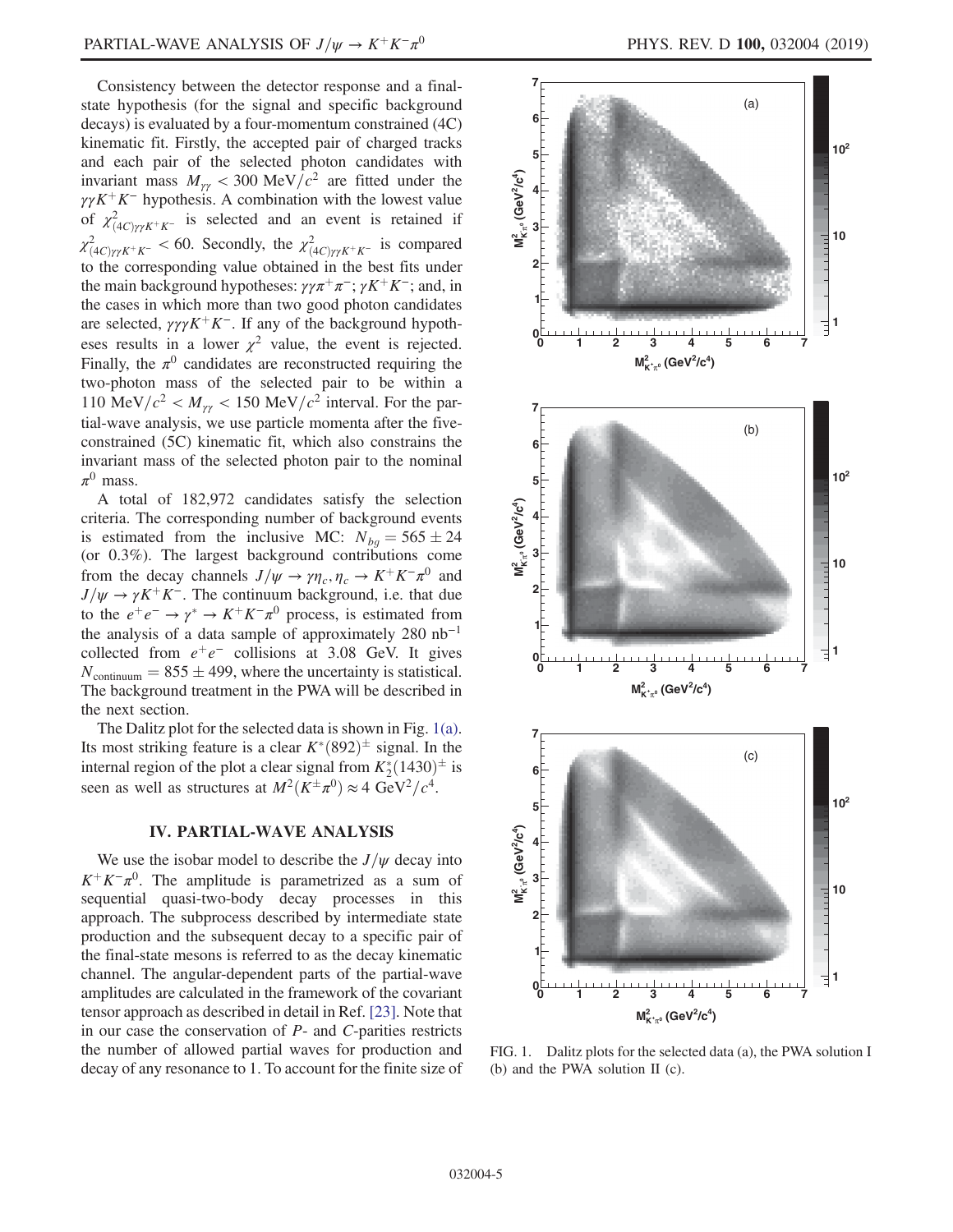a hadron each decay vertex also includes Blatt-Weisskopf form factors, which depend on the Blatt-Weisskopf radius  $r$ . The Breit-Wigner term for the resonance  $a$  in the kinematic channel  $m$  (labeled by the number of the spectator particle) is

$$
A_{m,a}^{BW} = \frac{1}{M_a^2 - s_m - iM_a \Gamma(s_m, J_a)}.
$$

Here  $M_a$ ,  $J_a$  and  $s_m$  are the resonance mass, spin and the invariant mass squared of its daughter particles, respectively. The width of the  $K^*(892)^{\pm}$  state is defined by its decay to  $K_{\pi}$  and is parametrized as

$$
\Gamma(s_m, J_a) = \frac{\rho_J(s_m)}{\rho_J(M_a^2)} \Gamma_a,
$$
  

$$
\rho_J(s_m) = \frac{2q}{\sqrt{s_m}} \frac{q^{2J}}{F^2(q^2, r, J)}.
$$
 (1)

Here,  $\Gamma_a$  is the resonance width; q is the relative momentum of the daughter particles calculated in the resonance rest frame; and  $F(q^2, r, J)$  is the above-mentioned Blatt-Weisskopf form factor. The same parametrization is used for the width of the  $K_2^*(1430)^{\pm}$  resonance, whose decay branching fraction to  $K\pi$  is about 0.5. For other states we use a constant width  $\Gamma(s_m, J_a) = \Gamma_a$  due to a small known branching fraction to the considered kinematic channel or due to the absence of reliable information about it.

The masses, widths, and decay radii [for the  $J/\psi$ ,  $K^*(892)^\pm$  and  $K^*_2(1430)^\pm$ ] of resonances as well as the product of their production and decay couplings (complex numbers in general case) are initially free parameters of our fit. We find fit results weakly sensitive to the  $J/\psi$  decay radius. Hence, we set this parameter to be 0.7 fm, as is obtained in Ref. [\[24\].](#page-13-11)

The analysis is performed within the framework of the event-by-event maximum likelihood method, which allows us to take into account all correlations in the multidimensional phase space. The negative log-likelihood function NLL is expressed as

$$
NLL = -\sum_{i} \ln \frac{\omega_{i} \epsilon_{i}}{\int \epsilon \omega d\Phi} = -\sum_{i} \ln \frac{\omega_{i}}{\int \epsilon \omega d\Phi} + \text{const} \qquad (2)
$$

and is minimized. Here index i runs over the selected data events,  $\omega_i$  is the decay-amplitude squared, summed over transverse  $J/\psi$  polarizations and evaluated from the fourmomenta of final particles in the event i. The detector and event selection efficiency for the measured four-momenta is denoted by  $\epsilon_i$ , the denominator is a normalization integral over the phase space  $(\Phi)$ , and the *const* term is independent of the fit parameters. The normalization integral is calculated using phase-space distributed MC events that pass the detector simulation and the event reconstruction. To take the background into account we estimate its contribution to the NLL function and subtract it. This is done by the evaluation of the NLL function over properly normalized data samples that have a kinematic distribution similar to that of the background. We consider two types of background channels: those producing a peak at the  $\pi^0$  mass in the two-photon invariant-mass distribution ("peaking" background) and those exhibiting a smooth shape below the peak ("nonpeaking" background). The former is estimated from  $J/\psi \rightarrow \gamma \eta_c$ ,  $\eta_c \rightarrow \gamma K^+ K^- \pi^0$  events selected under criteria similar to ones of the main event selection, and the latter is estimated from the  $\pi^0$  mass cut sideband: 190 MeV/ $c^2 < M_{\gamma\gamma} < 230$  MeV/ $c^2$ .

This approach neglects the detector resolution, which is a good approximation for all resonances except for the  $K^*(892)^\pm$ . The MC simulation shows that estimated bias to the measured width of  $K^*(892)^{\pm}$  is much larger than the corresponding systematic uncertainty estimated from other sources. At the same time, this bias is much smaller than the  $K^*(892)^\pm$  width, which allows us to use the approximation proposed in Ref. [\[25\]](#page-13-12) to take into account the detector resolution. Due to the significant computation time, this method is used only to correct the final PWA results.

The quality and consistency of the obtained solution is evaluated by the comparison of the mass and angular distributions of the experimental data and reconstructed phase-space generated MC events weighted according to the PWA solution.

The conservation of  $P$ - and  $C$ -parities strongly restricts the allowed quantum numbers of intermediate states. In the  $K^{\pm} \pi^0$  channels only resonances with quantum numbers  $I = 1/2$ ,  $J<sup>P</sup> = 1, 2+, 3, 4+, \ldots$  can be produced. The reaction is dominated by  $K^*(892)^{\pm}$  production. There are two other established vector states which are in the accessible mass region:  $K^*(1410)$  and  $K^*(1680)$  [\[26\].](#page-13-13) In the  $2^+$ ,  $3^-$  and  $4^+$  partial waves three states are well established:  $K_2^*(1430)$ ,  $K_3^*(1780)$  and  $K_4^*(2045)$ . Possible contributions must also be considered from two observations reported by the LASS Collaboration: a  $2^+$  state at 1980 MeV/ $c^2$  [\[27\]](#page-13-14) (also claimed to be seen by SPEC [\[28\]\)](#page-13-15) and a 5<sup>-</sup> state at 2380 MeV/ $c^2$  [\[29\]](#page-13-16), which needs confirmation. As for the  $K^+K^-$  channel, the produced resonances are restricted to quantum numbers  $J^{PC} = J^{--}$ , where  $J = 1, 3, 5...$  For the strong decays of the  $J/\psi$ isospin and G-parity conservation requires  $I^G = 1^+$ . There are two well-known isovector resonances in the  $J^{PC} = 1^{--}$ sector, the  $\rho(1450)$  and  $\rho(1700)$ , and a set of observations that needs confirmation: the  $\rho(1570)$ ,  $\rho(1900)$  and  $\rho(2150)$ (see Ref. [\[26\]\)](#page-13-13). In the isovector  $J^{PC} = 3^{--}$  sector one can expect the production of the well-known and relatively narrow  $\rho_3(1690)$  state. At higher energies there have been observations of two  $J^{PC} = 3^{--}$  states: the  $\rho_3(1990)$  and  $\rho_3(2250)$ . The first isovector  $J^{PC} = 5^{--}$  state is expected to have a mass of around 2350 MeV/ $c^2$ . Such a resonance is observed in the analysis of the GAMS2 data for the reaction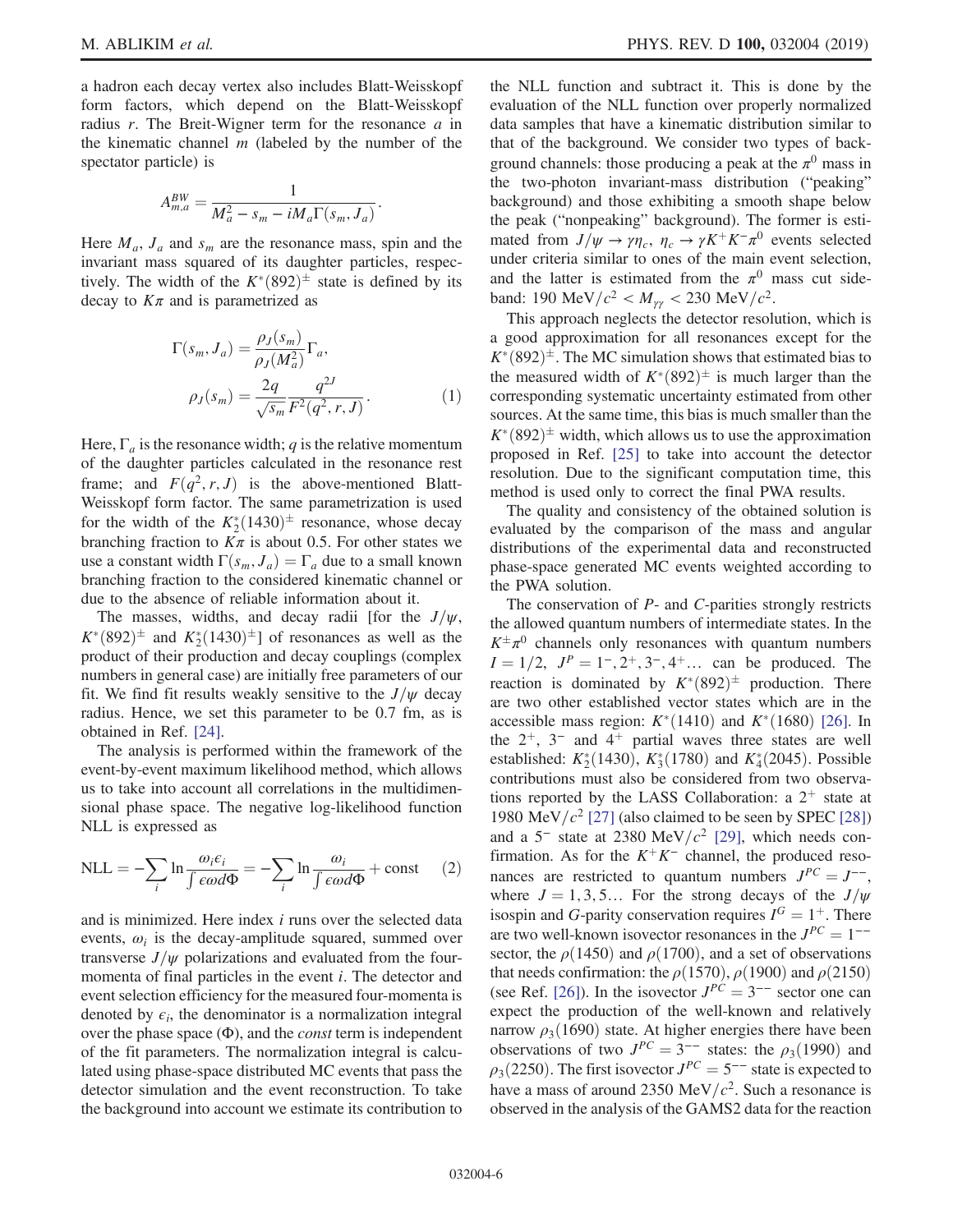$\pi^-p \to \omega \pi^0 n$  [\[30\]](#page-13-17) and in the analyses of proton-antiproton annihilation in flight into different meson final states (e.g., see Ref. [\[31\]\)](#page-13-18). The decay of the  $J/\psi$  through a virtual photon does not forbid but even favors the production of  $I^G = 0^-$  resonances. The  $J/\psi \rightarrow \phi \pi^0$  decay is strongly suppressed [\[32\];](#page-13-19) hence the production of excited  $\phi$  mesons is expected to be negligible assuming the absence of strong mixing of excited  $\phi$  and  $\omega$  states. However, the production of excited  $\omega$  resonances is possible. The isovector and isoscalar states can be distinguished in a combined analysis of the decay under consideration and the  $J/\psi$  decay to  $K^{\pm}K^0\pi^{\mp}$ .

# A. Fit to the data

The masses and widths of all states included in the solution [with the sole exception of the  $\rho(770)$ ] are initially free fit parameters. For the well-established  $K\pi$  resonances we use results of the LASS fits to the elastic  $K\pi$  scattering amplitudes [\[33\]](#page-13-20) as reference values. The masses and widths of these states are allowed to vary within  $\pm \sigma$  of the LASS measurements (here  $\sigma$  stands for the LASS uncertainty). If no NLL minimum is found for the mass or width within this range or the minimum is unstable (with respect to variations of the PWA solution used for estimation of systematic errors), the parameter is set to the central value of the LASS results. Motivated by the claim of an observation of the  $K_2^*(1980)^{\pm}$  by LASS [\[27\]](#page-13-14) and by Regge trajectories predicting a state at approximately 1.8 GeV/ $c^2$  we introduce a second  $J<sup>P</sup> = 2<sup>+</sup>$  contribution with a mass allowed to vary within the 1.75–2.1 GeV/ $c^2$  interval. Two clear resonancelike  $K^+K^-$  signals are found to significantly contribute to the data description in all fits. The first contribution has a mass of around 1.65 GeV/ $c^2$  and is likely a manifestation of the  $\rho(1700)$  or  $\omega(1650)$ , or interference between the two. Note that the parameters of both these states remain highly uncertain. For the  $\rho(1700)$ , the PDG quotes the results with the mass varying roughly from 1540 to 1860 MeV/ $c^2$ , which may indicate the presence of two states. Quark potential models [\[1\]](#page-12-0) suggest two resonances close to this mass range:  $1<sup>3</sup>D<sub>1</sub>$  and  $3<sup>3</sup>S<sub>1</sub>$ . This possibility is implied in the interpretation of the fit results. The second contribution has a mass of around 2.0–2.1 GeV/ $c^2$ , close to the mass of the  $\rho$ (2150). No limitations on their parameters are imposed in the fits. For the  $\rho(1450)$  the mass range from 1.3 up to 1.5 GeV/ $c^2$  is studied, but no NLL minima are found, and so its mass and width are fixed to the PDG estimates [\[26\]](#page-13-13).

In the analysis we find that the PWA solution cannot be saturated with well-known states included as Breit-Wigner resonances and constant contributions in the lowest partial waves. At the same time, the "missing part" of the PWA solution cannot be reliably attributed to a single resonance and mainly manifests itself as a slow changing background in the  $J^P = 3^-$  partial wave of the  $K^{\pm} \pi^0$  pairs at high  $K^{\pm} \pi^0$ masses. Below we provide two solutions constructed with and without the smooth contribution in this partial wave to demonstrate that the conclusions of this analysis are not strongly affected by assumptions on the "missing part" of the PWA solution.

<span id="page-6-0"></span>TABLE I. List of contributions for solution I, showing for each contribution the mass, width, decay fraction and increase in negative log-likelihood for the removal of the state. In the  $K\pi$  channel b stands for the decay fraction through both charged conjugated modes and  $b^{+(-)}$  gives the contribution of one charged mode, which allows their interference to be determined. The uncertainties are statistical. Parameters marked with  $\star$  are fixed.

| $K^{\pm}\pi^{0}$ channels |                     |                  |                        |                                |                 |                     |
|---------------------------|---------------------|------------------|------------------------|--------------------------------|-----------------|---------------------|
| $J^{PC}$                  | <b>PDG</b>          | M (MeV/ $c^2$ )  | $\Gamma$ (MeV/ $c^2$ ) | $b(\%)$                        | $b^{+(-)}$ (%)  | $\Delta \text{NLL}$ |
| $1-$                      | $K^*(892)^{\pm}$    | $894.1 \pm 0.1$  | $46.7 \pm 0.2$         | $89.2 \pm 0.8$                 | $41.0 \pm 0.2$  | $\cdots$            |
| $1^{-}$                   | $K^*(1680)^{\pm}$   | $1677*$          | $205*$                 | $0.59 \pm 0.04$                | $0.25 \pm 0.02$ | 398                 |
| $2^+$                     | $K_2^*(1430)^{\pm}$ | $1431.4 \pm 0.8$ | $100.3 \pm 1.6$        | $9.2 \pm 0.1$                  | $4.1 \pm 0.1$   | $\cdots$            |
| $2^+$                     | $K_2^*(1980)^{\pm}$ | $1817 \pm 11$    | $312 \pm 28$           | $0.44 \pm 0.05$                | $0.17 \pm 0.02$ | 238                 |
| $3-$                      | $K_3^*(1780)^{\pm}$ | $1781*$          | $203*$                 | $0.08 \pm 0.01$                | $0.04 \pm 0.01$ | 83                  |
| $4^+$                     | $K_4^*(2045)^{\pm}$ | $2015 \pm 7$     | $183 \pm 17$           | $0.16 \pm 0.02$                | $0.07 \pm 0.01$ | 192                 |
|                           |                     |                  | $K^+K^-$ channel       |                                |                 |                     |
| $J^{PC}$                  | <b>PDG</b>          | M (MeV/ $c^2$ )  |                        | $\Gamma$ (MeV/c <sup>2</sup> ) | b(%)            | $\Delta$ ln L       |
| $1^{--}$                  | $\rho(770)$         | $771*$           |                        | $150*$                         | $1.8 \pm 0.2$   | 220                 |
| $1^{--}$                  | $\rho(1450)$        | $1465*$          |                        | $400*$                         | $1.2 \pm 0.2$   | 27                  |
| $1^{--}$                  |                     | $1643 \pm 3$     |                        | $167 \pm 12$                   | $1.1 \pm 0.1$   | 281                 |
| $1^{--}$                  |                     | $2078 \pm 6$     |                        | $149 \pm 21$                   | $0.15 \pm 0.03$ | 73                  |
| $1^{--}$                  | Nonresonant         | $\cdots$         |                        | $\cdots$                       | $1.2 \pm 0.2$   | 34                  |
| $3^{--}$                  | $\rho_3(1690)$      | $1696*$          |                        | $204*$                         | $0.14 \pm 0.01$ | 144                 |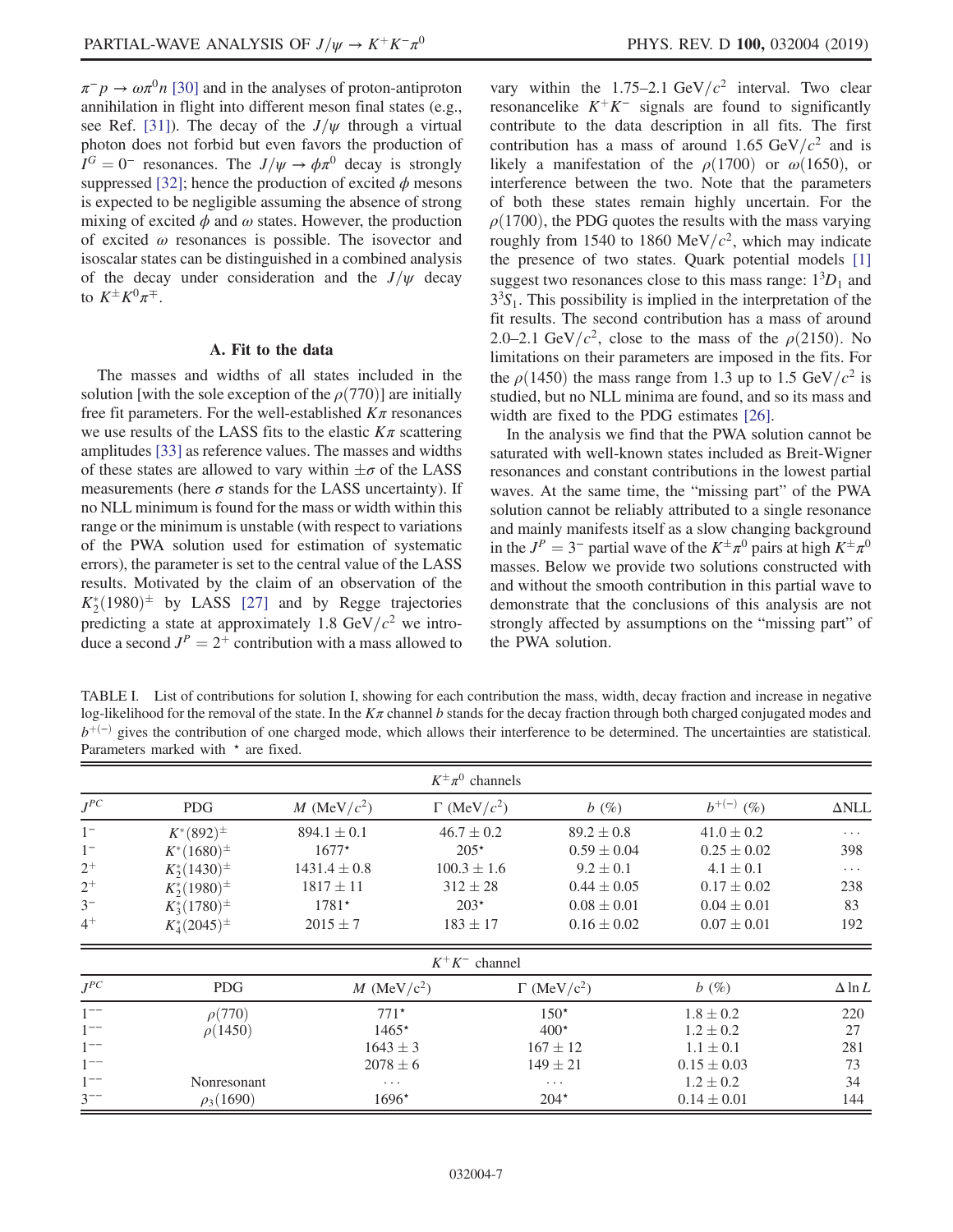# B. Solution I

The results for the best fit based on the well-established resonances and constant contributions in the lowest partial waves are given in Table [I](#page-6-0). Only contributions improving the NLL by more than 17 are included in the fit (corresponding to a statistical significance of  $5\sigma$  for 4 degrees of freedom). The data description as a Dalitz plot is shown in Fig. [1\(b\).](#page-4-0) To evaluate the data description we compute the  $\chi^2$ -value considering statistical errors only:  $\chi^2/NDF =$  $3314.8/2950$ , where  $NDF$  stands for the number of degrees of freedom. In this calculation bins with small event number are merged with neighboring ones. Figures [2](#page-7-0) and [3](#page-7-1) show the corresponding invariant mass spectra and angular distributions. The kinematic distributions in Fig. [3](#page-7-1) are restricted to the inner part of the Dalitz plot

<span id="page-7-0"></span>

FIG. 2. Kinematical distributions for the data (dots), the PWA solution I (shaded histograms) and the PWA solution II (solid line). The notation  $K$  without any specified charge indicates the sum of the  $K^+$  and  $K^-$  distributions. (a),(b) Invariant mass of the  $K^+K^-$  and  $K^{\pm}\pi^0$  systems. (c),(d) Distributions of the final-state particles' polar angle  $(\theta_{\pi^0}, \theta_K)$  with respect to the beam axis in the  $J/\psi$  rest frame. (e),(f) Polar angle distributions ( $\theta_{KK}$ ,  $\theta_{\pi K}$ ) for  $K^+$ in the  $K^+K^-$  helicity frame (e) and for  $\pi^0$  in the  $K\pi^0$  helicity frame (f). The uncertainties are statistical and are within the size of the dots.

 $[M(K^{\pm}\pi^{0}) > 1.05 \text{ GeV}/c^{2}]$  to exclude the huge peaks from the  $K^*(892)^{\pm}$ .

The dominant contribution stems from the  $K^*(892)^\pm$  and  $K_2^*(1430)^{\pm}$  resonances in the  $K^{\pm}\pi^0$  kinematic channels. The first decay is well known and contributes about 90% to the total decay rate. The interference term between the  $K^*(892)^+K^-$  and  $K^*(892)^-K^+$  intermediate states contributes about 10%. The mass and the width of the  $K^*(892)^\pm$  are determined with high statistical precision. The Blatt-Weisskopf radius of the resonance is found to be  $r = 0.25 \pm 0.02$  fm. The second largest contribution, with a decay fraction of about 10%, is the  $K_2^*(1430)^{\pm}$ , which also can be clearly seen in Fig. [1](#page-4-0). The mass and width of this state are also determined with high precision. Its Blatt-Weisskopf radius cannot be reliably determined from the fit

<span id="page-7-1"></span>

FIG. 3. Kinematical distributions for the data (dots), PWA solution I (shaded histograms) and PWA solution II (solid line) in the inner region of the Dalitz plot  $[M(K^{\pm}\pi^0) > 1.05 \text{ GeV}/c^2]$ . The notation  $K$  without any specified charge indicates the sum of the  $K^+$  and  $K^-$  distributions. (a),(b) Invariant mass of the  $K^+K^-$  and  $K^{\pm}\pi^0$  systems. (c),(d) Distributions of the final-state particles' polar angle  $(\theta_{\pi^0}, \theta_K)$  with respect to the beam axis in the  $J/\psi$  rest frame. (e),(f) Polar angle distributions ( $\theta_{KK}$ ,  $\theta_{\pi K}$ ) for  $K^+$ in the K<sup>+</sup>K<sup>−</sup> helicity frame (e) and for the  $\pi^0$  in the  $K\pi^0$  helicity frame (f). The error bars represent the statistical uncertainties.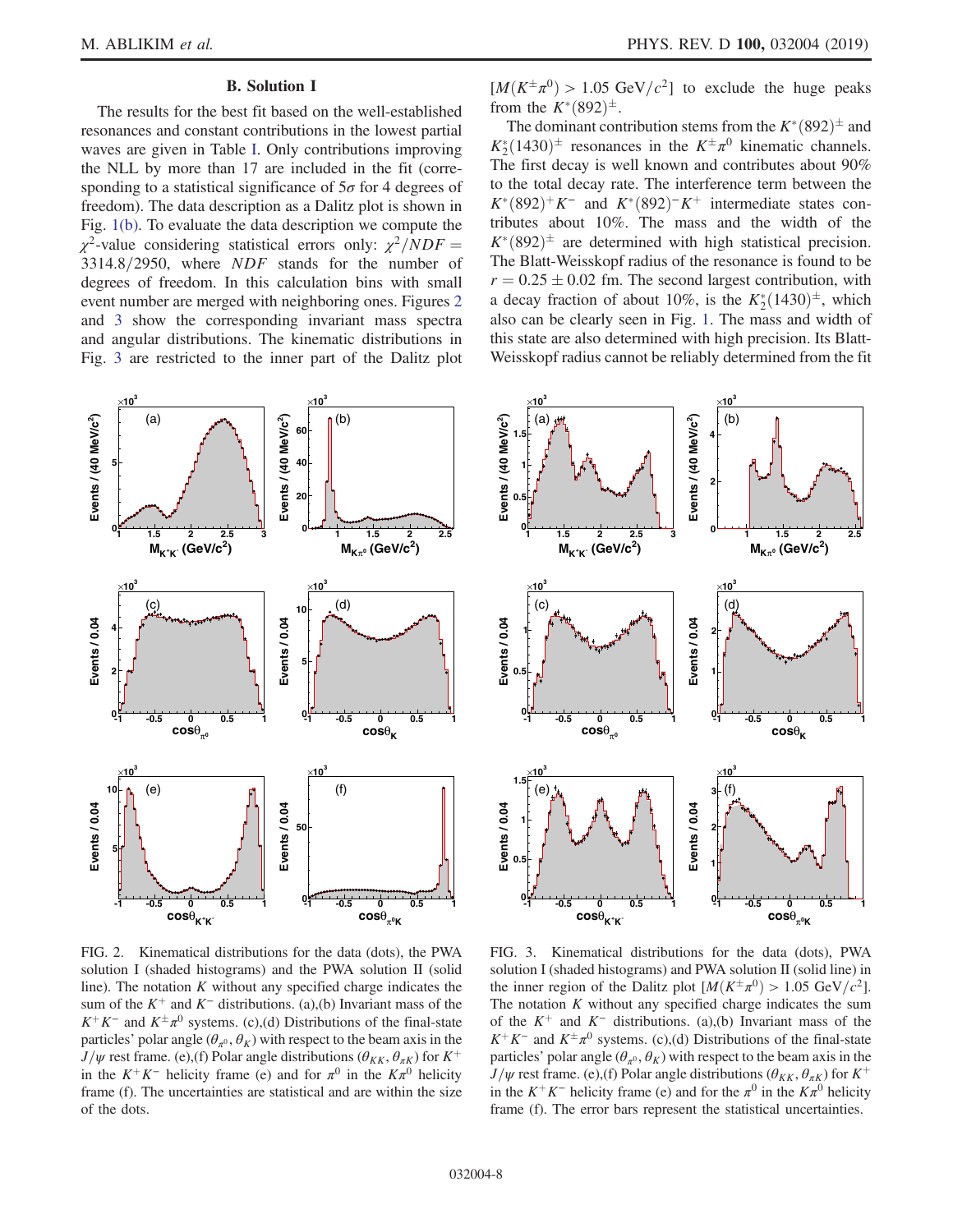and is set to 0.4 fm, which is the meson-interaction radius used in Ref. [\[29\].](#page-13-16) The contribution of the  $K_2^*(1430)^\pm K^\mp$ channel to the reaction is approximately 10 times smaller than the contribution from the  $K^*(892)^\pm K^\mp$  channel. Taking into account this result and using a branching fraction of 49.9% for the  $K_2^*(1430)^{\pm}$  decay to  $K\pi$  [\[26\],](#page-13-13) we find that the  $J/\psi$  decay to  $K_2^*(1430)^\pm K^\mp$  is suppressed by an approximate factor of  $\overline{5}$  compared to the decay to  $K^*(892)^\pm K^\mp$ . For  $J^P = 1^-$ , the inclusion of the  $K^*(1680)^\pm$ provides a significant improvement in the data description, but no NLL minima consistent with its mass and width are found. The  $J^P = 2^+$  partial wave requires another  $2^+$  state with a relative contribution of approximately 0.4%. Its mass and width are found to be  $1817 \pm 11$  and  $312 \pm 28$  MeV/ $c^2$ , respectively. This mass is much lower than the mass of the  $K_2^*(1980)^{\pm}$  observed by LASS. The  $K_3^*(1780)^{\pm}$  state provides a significant improvement in the log-likelihood, but no NLL minima consistent with its measured parameters are found. Finally, there is a small, but very distinct and stable contribution of  $(0.18 \pm 0.02)\%$  from the  $K_4^*(2045)^{\pm}$ . Its fitted mass is lower than that obtained in other measurements [\[26\],](#page-13-13) which can be attributed to the uncertainties of the PWA solution (see solution II).

In the  $K^+K^-$  kinematic channel, the first stable contribution has  $J^{PC} = 1^{--}$ , a mass of  $1643 \pm 3$  MeV/ $c^2$ , a width of  $167 \pm 12$  MeV/ $c^2$  and a decay fraction of 1%. It can also be clearly seen in the Dalitz plot. As mentioned above, this contribution can be attributed to the  $\rho(1700)$ . The structure is also reasonably consistent with the  $\omega(1650)$  (the mass is consistent with the PDG estimate, and the width is well within the spread of the results quoted by PDG) or an interference between these states. The second contribution that can be reliably determined from the data is a  $J^{PC} = 1^{--}$  resonance with a mass of  $2078 \pm 6$  MeV/ $c^2$  and width of  $149 \pm 21$  MeV/ $c^2$ . The largest relative contribution of  $(1.8 \pm 0.2)\%$  comes from the tail of the  $\rho(770)$ . Since the mass of this state is significantly below the  $K^+K^-$  production threshold, no reliable claim can be made about its observation. The  $\rho_3(1690)$  and  $\rho(1450)$  provide NLL improvement by 144 and 27, but no NLL minimum consistent with the parameters of each state is found. The smooth contribution in the  $J^{PC} = 1^{--} K^+ K^-$  partial wave is also found to be significant.

Additionally, we try to set the mass and the width of the  $J^{PC} = 1^{-1} K^{+} K^{-}$  contribution at 1.65 GeV/c<sup>2</sup> to the PDG mean values for the  $\rho(1700)$  averaged from  $\eta\rho(770)$  and  $\pi^+\pi^-$  modes. In this case, the NLL worsens by 42, and so one may consider including the  $\omega(1420)$  and  $\omega(1650)$  in the fit. In these fits we set their masses and width to the mean values of the PDG estimates. If the  $\omega(1420)$  $[\omega(1650)]$  is included, the NLL is still worse by 14 (7) compared to the result of solution I. If the  $\rho(1450)$ is substituted by the  $X(1575)$ , instead of adding a resonance, the NLL improves by 28, but remains worse by 14 than the result for solution I.

Adding further well-established resonances with the nominal PDG parameters does not improve log-likelihood by more than 17 units. Despite this, the solution is not saturated: if additional contributions (parametrized as Breit-Wigner resonances with parameters not required to correspond to a physical state) are added, they can improve NLL by up to 95 in a single partial wave, which is much larger than the contribution of other resonances included in the solution. The only notable additional contribution indicating resonance behavior is in the  $J^P = 1 - K\pi$  partial wave with a mass of around 2.4 GeV/ $c^2$ , but there is a lack of qualitative evidence to report a new state. The largest improvement in the NLL function comes from contributions that tend to be broad and cannot be interpreted as resonances. These conclusions are not surprising if one considers the measured two-particle  $K\pi$  scattering amplitudes obtained by the LASS Collaboration  $[33]$ . Here the *F*-wave intensity, apart from the  $K_3^*(1780)$  peak, has a strong contribution from nontrivial structures, which are not resolved in the LASS analysis. The inability to provide a consistent data description for this solution prevents us from making a reliable estimation of systematic uncertainties.

#### C. Solution II

We find that the largest improvement to the NLL of solution I comes from the inclusion of a smooth contribution in the  $J^P = 3^-$  partial wave, which we parametrize with a broad Breit-Wigner shape. Its mass is found to be close to the maximal allowed invariant mass of the  $K^{\pm}\pi^{0}$ system. The width can vary in the approximate interval of 0.5–1.2 GeV/ $c^2$ , depending on small variations of the PWA solution, and its value only slightly affects other components in the fit. Such a mass and width does not allow an interpretation of this contribution as a single resonance. The solution where this broad component is added and the significance of the resonances is reevaluated is shown in Table [II](#page-9-0). For this solution, we use the more conservative resonance significance criteria: the minimum NLL improvement is required to be 40. We ensure that no other allowed resonance contributions improve the NLL value above this number, considering possibilities with spins up to  $J = 5$ , which is the maximum spin of previously reported states allowed in this decay. Those contributions which give the most significant NLL improvement are used to estimate systematic uncertainties. The NLL value for this solution is better by 116 than that of solution I. The systematic uncertainties listed in Table [II](#page-9-0) will be discussed later. The Dalitz plot for solution II is shown in Fig. [1\(c\)](#page-4-0). If it is compared to the Dalitz plot for the data in the same way as for solution I, one gets  $\chi^2/NDF = 3191.0/2950$ . Mass and angular distributions are given in Figs. [2](#page-7-0) and [3](#page-7-1) for the data and for the two models. The two descriptions are very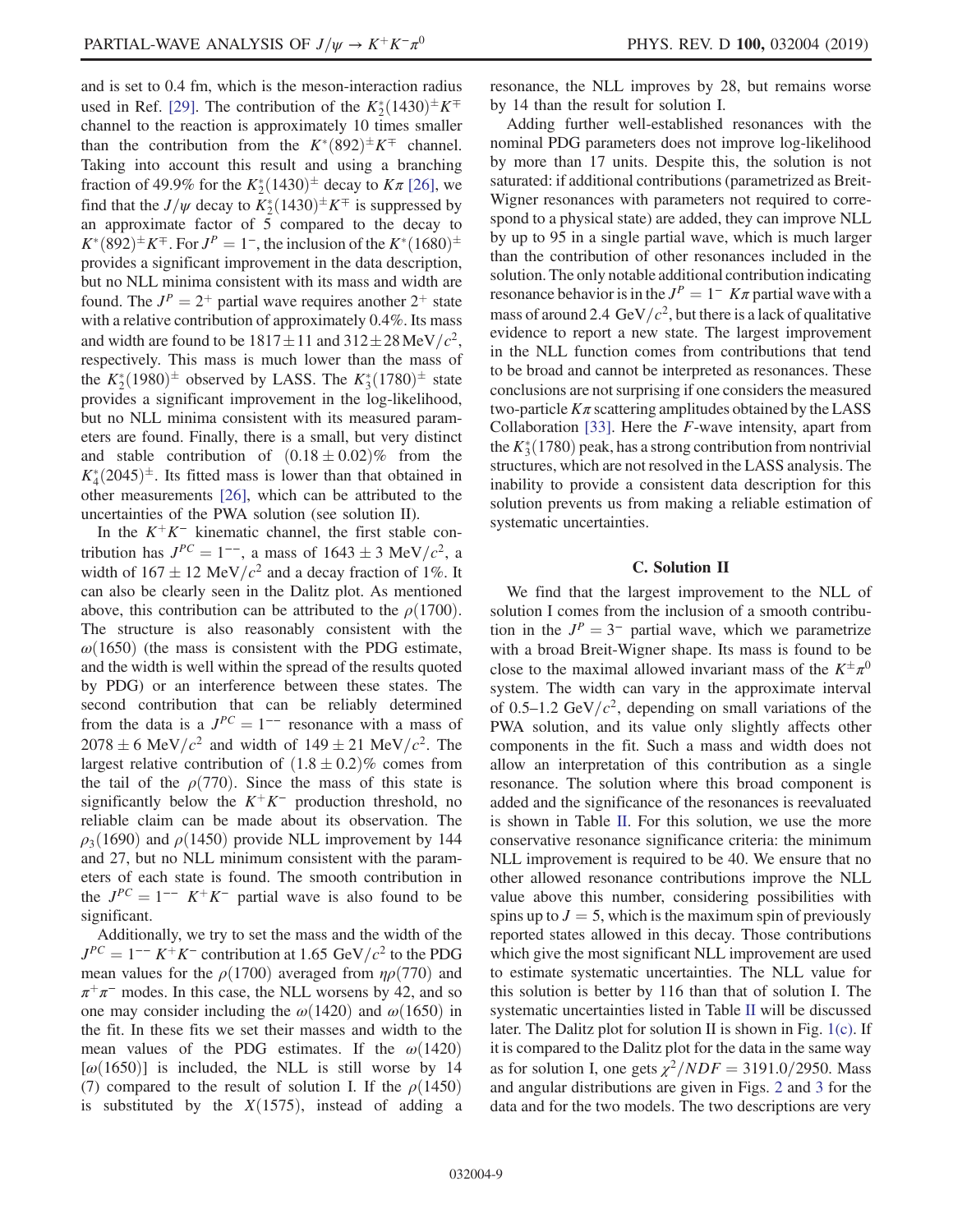<span id="page-9-0"></span>TABLE II. List of components for solution II. For the reported states in the  $K\pi$  channel  $[K^*(892)^{\pm}, K^*_2(1430)^{\pm}, K^*_2(1980)^{\pm}$  and  $K_4^*(2045)^{\pm}$ ] and the reported signals in the  $K^+K^-$  channel ( $J^{PC}=1^{--}$  signals with masses around 1650 and 2050 MeV/c<sup>2</sup>) the first uncertainty is statistical and the second is systematic. In the  $K\pi$  channel the decay fraction is given for both charged conjugated modes (b) and for the contribution of one charged mode  $[b^{+(-)}]$ , so that their interference can be determined. As the  $K^*(1410)^{\pm}$ ,  $K^*(1680)^{\pm}$ and  $K_3^*(1780)^{\pm}$  contributions are not reliably identified (see the main text), their masses and widths are fixed (marked with  $\star$ ) and only statistical uncertainties are given for their decay fractions.

| $K^{\pm}\pi^{0}$ channels |                     |                                |                                |                                 |                                 |                     |
|---------------------------|---------------------|--------------------------------|--------------------------------|---------------------------------|---------------------------------|---------------------|
| $J^{PC}$                  | <b>PDG</b>          | M (MeV/ $c^2$ )                | $\Gamma$ (MeV/ $c^2$ )         | b(%)                            | $b^{+(-)}$ (%)                  | $\Delta \text{NLL}$ |
| $1-$                      | $K^*(892)^{\pm}$    | $893.6 \pm 0.1^{+0.2}_{-0.3}$  | $46.7 \pm 0.2_{-0.2}^{+0.1}$   | $93.4 \pm 0.4^{+1.8}_{-5.8}$    | $42.5 \pm 0.1_{-1.7}^{+0.5}$    | $\cdots$            |
| $1-$                      | $K^*(1410)^{\pm}$   | 1380*                          | $176*$                         | $0.26 \pm 0.04$                 | $0.11 \pm 0.02$                 | 80                  |
| $1-$                      | $K^*(1680)^{\pm}$   | $1677*$                        | $205*$                         | $0.20 \pm 0.03$                 | $0.08 \pm 0.01$                 | 56                  |
| $2^+$                     | $K_2^*(1430)^{\pm}$ | $1432.7 \pm 0.7^{+2.2}_{-2.3}$ | $102.5 \pm 1.6_{-2.8}^{+3.1}$  | $9.4 \pm 0.1^{+0.8}_{-0.5}$     | $4.2 \pm 0.1_{-0.2}^{+0.3}$     | $\cdots$            |
| $2^+$                     | $K_2^*(1980)^{\pm}$ | $1868 \pm 8^{+40}_{-57}$       | $272 \pm 24^{+50}_{-15}$       | $0.38 \pm 0.04_{-0.05}^{+0.22}$ | $0.15 \pm 0.02^{+0.08}_{-0.02}$ | 192                 |
| $3-$                      | $K_3^*(1780)^{\pm}$ | $1781*$                        | $203*$                         | $0.16 \pm 0.02$                 | $0.07 \pm 0.01$                 | 105                 |
| $4^+$                     | $K_4^*(2045)^{\pm}$ | $2090 \pm 9^{+11}_{-29}$       | $201 \pm 19^{+57}_{-17}$       | $0.21 \pm 0.02_{-0.05}^{+0.10}$ | $0.09 \pm 0.01_{-0.02}^{+0.04}$ | 212                 |
| $3-$                      | Nonresonant         | $\cdots$                       | $\cdots$                       | $\sim1.5\%$                     | $\sim 0.6\%$                    | 629                 |
|                           |                     |                                | $K^+K^-$ channel               |                                 |                                 |                     |
| $J^{PC}$                  | <b>PDG</b>          | M (MeV/ $c^2$ )                | $\Gamma$ (MeV/c <sup>2</sup> ) |                                 | b(%)                            | $\Delta$ ln $L$     |
| $1^{--}$                  |                     | $1651 \pm 3^{+16}_{-6}$        | $194 \pm 8^{+15}_{-7}$         |                                 | $1.83 \pm 0.11_{-0.17}^{+0.19}$ | 796                 |
| $1^{--}$                  |                     | $2039 \pm 8^{+36}_{-18}$       | $196 \pm 23^{+25}_{-27}$       |                                 | $0.23 \pm 0.04^{+0.07}_{-0.06}$ | 102                 |

similar, but solution II is superior in specific kinematic regions.

Solution II has the same set of well-defined contributions as solution I. The fitted mass and width for the  $K^*(892)^{\pm}$ and  $K_2^*(1430)^{\pm}$  are almost the same. The mass, width and Blatt-Weisskopf radius of the  $K^*(892)$  are found to be  $M = 893.6 \pm 0.1^{+0.2}_{-0.3} \text{ MeV}/c^2$ ,  $\Gamma = 46.7 \pm 0.2^{+0.1}_{-0.2} \text{ MeV}/c^2$ and  $r = 0.20 \pm 0.02^{+0.14}_{-0.04}$  fm, respectively, where here and subsequently the first uncertainty is statistical, and the second is systematic. The mass lies between the PDG averages for measurements performed where the  $K^*(892)^{\pm}$ is produced in hadronic collisions and those where it is produced in  $\tau$  decays [\[26\].](#page-13-13) The fitted width is consistent with the *τ*-decay results [\[34\]](#page-13-21). For the  $K_2^*(1430)^{\pm}$  we fix the Blatt-Weisskopf radius to 0.4 fm. The  $2^+$  partial amplitude in the  $K^{\pm}\pi^{0}$  kinematic channels also requires a second contribution with a mass higher than that of the previous solution with large systematic uncertainties for both the mass and width:  $M = 1868 \pm 8^{+40}_{-57} \text{ MeV}/c^2$  and  $\Gamma =$  $272 \pm 24^{+50}_{-15}$  MeV/ $c^2$ . The mass is approximately 100 MeV $/c^2$  below the LASS measurement for the  $K_2^*(1980)$  [\[27\]](#page-13-14), but both the mass and the width are compatible with the PDG averages within 2.2 standard deviations. As in solution I, there is a very clear contribution to the  $J^P = 4^+$  partial wave with  $M =$  $2090 \pm 9^{+11}_{-29} \text{ MeV}/c^2$  and  $\Gamma = 201 \pm 19^{+57}_{-17} \text{ MeV}/c^2$ , which is consistent with the parameters of the  $K_4^*(2045)^{\pm}$  [\[26\].](#page-13-13) For the  $K^*(1410)$ , which is required in this solution; the  $K^*(1680)^{\pm}$ ; and the  $K^*_3(1780)^{\pm}$ , no NLL minima consistent with parameters of these resonances are found. In the  $K^+K^-$  kinematic channel we see again two stable contributions at 1.65 and 2.05 GeV/ $c^2$ . The contributions from the  $\rho$ (1450),  $\rho_3$ (1690) and  $\rho$ (770) are marginal.

A striking feature of solution II is the presence of a nonresonance component in the  $J^P = 3^ K^{\pm} \pi^0$  partial waves, which cannot be clearly interpreted as an interference between Breit-Wigner states. A possible interpretation is that this component is the manifestation of nonresolved contributions present in the  $F$ -wave  $K\pi$  scattering amplitude [\[33\].](#page-13-20) This may include the presence of several resonances, nonresonant production and final-state particle rescattering effects.

The stability of the found NLL minimum with respect to the parameters of the reported resonances is demonstrated in Fig. [4](#page-10-0).

The systematic errors due to the uncertainty of the PWA solution are assigned to be the largest deviations for the following variations of the solution:

- (i) Variation of the masses and widths for the  $K^{\pm}\pi^{0}$ resonances with the parameters fixed in the fit, and varied by one standard deviation of the LASS results [\[33\]](#page-13-20);
- (ii) Variation of the Blatt-Weisskopf radius of the  $K_2^*(1430)^{\pm}$  by  $\pm 0.2$  fm;
- (iii) Inclusion of contributions that strongly improve the log-likelihood below the acceptance criteria  $[J<sup>P</sup> = 1 - (K\pi)$  at approximately 2.5 GeV/ $c<sup>2</sup>$  and  $J^{PC} = 1^{--}$   $(K^+K^-)$  at  $M(K^+K^-) \approx 2.3$  GeV/ $c^2$ ];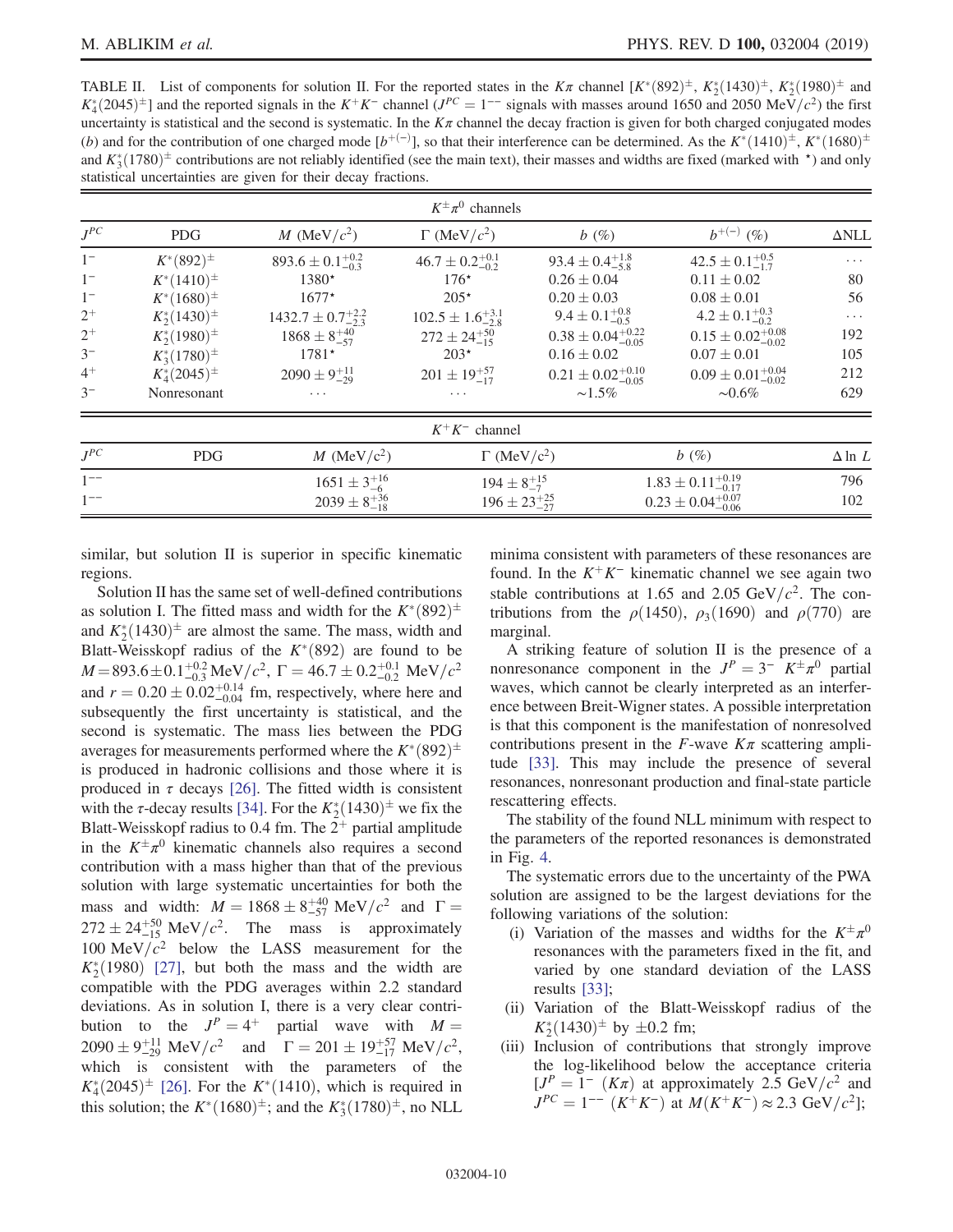<span id="page-10-0"></span>

FIG. 4. Mass and width scans for the  $K_2^*(1430)$ ,  $K_2^*(1980)$ ,  $K_4^*(2045)$  and  $1^{--}$  structures at 1650 and 2050 MeV/ $c^2$  for solution II.

(iv) Reparametrization of the broad background part of partial waves.

To evaluate the latter variation, broad contributions in the  $1^-, 2^+$  (Kπ) amplitudes and  $1^{--}$  (K<sup>+</sup>K<sup>−</sup>) partial wave parametrized with  $\rho(770)^{0}$  and  $\rho(1450)^{0}$  are studied. In all these fits the states  $K^*(892)^{\pm}$ ,  $K^*_2(1430)^{\pm}$ ,  $K^*_4(2045)^{\pm}$  and the structures at 1.65 and 2.05 GeV/ $c^2$  in the K<sup>+</sup>K<sup>−</sup> channels remain stable. The high-mass broad  $K^{\pm}\pi^{0}$  3<sup>-</sup> contribution always remains significant, but its relative fraction varies to much smaller values in some fits. The 1<sup>−</sup> additional contribution mostly manifests resonant behavior. No stable contribution can be associated with the  $\rho(1450)$ , but its relative decay fraction at the level of 1% does not contradict the data.

The total systematic uncertainties for the masses, widths and decay fraction given in Table [II](#page-9-0) are calculated as a quadratic sum of

- (i) The variation in results due to the uncertainty of the PWA solution;
- (ii) The bias introduced by imperfections of the detector simulation and the event reconstruction;
- (iii) The uncertainties due to the differences in kaon tracking and PID efficiencies between data and the MC simulation.

The differences in kaon tracking and PID efficiencies between data and the MC simulation are studied with a high-purity control sample of  $J/\psi \to K_S K^{\pm} \pi^{\mp}$  decays as a function of kaon transverse momentum  $p<sub>T</sub>$  and are found to be within 1% per track both for the tracking and the PID. The effect on the PWA result is estimated by varying the selection efficiency difference for data and MC in  $p_T$  bins within these errors. Uncertainties on the fit parameters due to the efficiency variation in each bin are summed quadratically.

The background uncertainty, estimated by varying the subtracted NLL contribution by 50%, is found to be negligible.

# D. Summary on PWA

Our analysis shows that there is a set of states in the PWA solutions that remains stable for both considered cases: when contributions corresponding to well-known resonances are considered or when broad contributions are introduced to parametrize the missing part of the partial amplitudes. In the  $K^{\pm}\pi^{0}$  channels this set of resonances includes the  $K^*(892)^{\pm}$ ,  $K^*_2(1430)^{\pm}$ , and  $K^*_4(2045)^{\pm}$ . The second  $J^P = 2^+$  state, labeled here as  $K_2^*(1980)^{\pm}$ , has a mass much lower than that observed by the LASS Collaboration [\[27\]](#page-13-14). However, given the large systematic uncertainties on this quantity, our result is compatible within 2.2 standard deviations. The first stable structure in the  $K^+K^-$  channel has a mass of about 1.65 GeV/ $c^2$  and a decay fraction of 1.0%–1.5%. The absence of a distinct contribution from the first radial excitation of the  $\rho(770)$ favors its interpretation as a  ${}^{3}D_1$   $\rho$ -resonance. At the same time such a small decay fraction is consistent with  $\omega(1650)$ production in  $J/\psi$  decay through a virtual photon. Its mass is consistent with the PDG estimate for the  $\omega(1650)$  and its width is well within the spread of experimental results quoted by the PDG. It could also be the result of interference between these isovector and isoscalar states. The second stable contribution has a mass of about 2.05–2.10 GeV/ $c^2$  and decay fraction of 0.1%–0.2%. Given the large systematic uncertainties it could be interpreted as either the  $\rho$ (2150) or as another isovector-vector state observed in proton-antiproton annihilation in flight [\[35\]](#page-13-22). Clarification of the nature of these excited vector mesons requires further investigation.

# V. BRANCHING FRACTIONS

The  $J/\psi \rightarrow K^+K^-\pi^0$  branching fraction is determined as  $B(J/\psi \to K^+K^-\pi^0)=\frac{N_{\text{sel}}-N_{\text{bg}}-N_{\text{continuum}}}{\epsilon N_{J/\psi}B(\pi^0\to\gamma\gamma)}$ . Here  $N_{\text{sel}}, N_{\text{bg}}$ and  $N_{\text{continuum}}$  are the number of selected events, the estimated background from the  $J/\psi$  decays, and the continuum production, respectively. The number of  $J/\psi$ events  $N_{J/\psi} = (223.7 \pm 1.4 \text{(syst)}) \times 10^6 \text{ is taken from}$ Ref. [\[13\]](#page-13-2), and  $B(\pi^0 \to \gamma \gamma) = (98.823 \pm 0.034) \times 10^{-2}$  is taken from the PDG [\[26\].](#page-13-13) The selection efficiency  $\epsilon$  is obtained using the PWA solution II and the detector performance simulation. The dominant contribution to the statistical uncertainty comes from  $N_{\text{sel}}$ . The systematic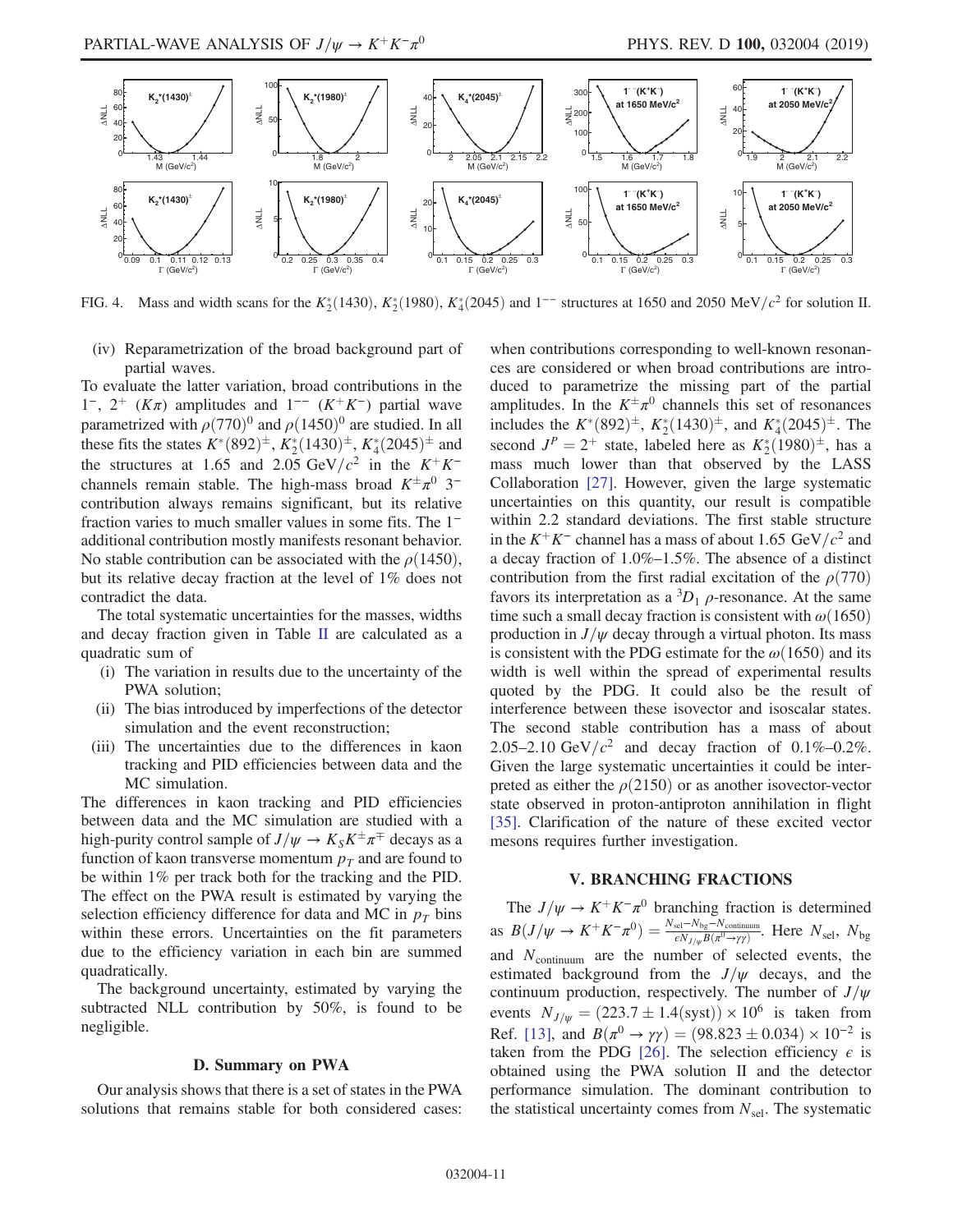<span id="page-11-0"></span>TABLE III. Summary of systematic uncertainties for  $B(J/\psi \to K^+K^-\pi^0)$ .

| Source                           | Uncertainty $(\%)$ |
|----------------------------------|--------------------|
| $N_{\rm bg}$                     | 0.2                |
| $N_{\text{continuum}}$           | 0.3                |
| Track reconstruction efficiency  | 2.0                |
| PID efficiency                   | 2.0                |
| Photon reconstruction efficiency | 2.0                |
| Kinematic fit cut efficiency     | 2.4                |
| $N_{J/\psi}$ [13]                | 0.6                |
| Total                            | 4.3                |

uncertainty on the branching fraction is estimated from the sources listed in Table [III](#page-11-0). The background uncertainty is estimated by varying  $N_{bg}$  by  $\pm 50\%$ . The uncertainty associated with the subtraction of the continuum background is assigned to be the statistical error on  $N_{\text{continuum}}$ . The charged track reconstruction efficiency and the PID efficiency uncertainties are 1% each per track as is discussed above. The photon detection efficiency is studied with the decays  $\psi(3686) \to \pi^+\pi^- J/\psi$ ,  $J/\psi \to \rho^0\pi^0$  and photon conversion control samples [\[36,37\]](#page-13-23). In this analysis, an uncertainty of 1% per photon is assigned. The uncertainty introduced by the cut on  $\chi^2_{K^+K^-\gamma\gamma}$  is estimated using a control sample. This is selected using similar selection criteria, with the kinematic-fit cut replaced by the requirement that at least one particle out of three  $(K^+, K^-, \pi^0)$  have a mass hypothesis consistent with the recoil mass calculated using the other two particles. Such a procedure accepts a signal event even if one of the particles is badly reconstructed. This gives  $B(J/\psi \to K^+ K^- \pi^0) = (2.88 \pm 0.01 \pm 0.12) \times 10^{-3}$ .

Knowing the  $J/\psi \to K^+K^-\pi^0$  branching fraction and the decay fractions for the individual components from the PWA, we determine branching fractions for the decay via individual resonances. Results for solution II are summa-rized in Table [IV.](#page-11-1) The branching fraction  $B(J/\psi \rightarrow$  $K^+K^-\pi^0$  and the branching fractions for the decay via the  $K^*(892)^\pm$  that are obtained in solution II are compared to the results from previous experiments in Table [V.](#page-11-2) Our result for  $B(J/\psi \rightarrow K^+K^-\pi^0)$  is up to now the most precise measurement. It differs from the PDG value [\[26\],](#page-13-13) obtained indirectly from Ref. [\[11\]](#page-13-0), by about a 2.8 standard deviation. The systematic uncertainty of our results for decays through

<span id="page-11-1"></span>TABLE IV. Branching fractions for decays via reliably identified intermediate states (solution II).  $R_{K\pi}$  and  $R_{KK}$ denote  $K^{\pm}\pi^0$  and  $K^+K^-$  resonances, respectively, and  $R_{K\pi}^{\pm}K^{\mp}$  denotes one possible charged combination. The first uncertainty is statistical and the second one is systematic.

| Intermediate resonance in the $K\pi$ system                   |                                                                                                                                                                                                      |                                                                                                                                                                                                      |  |  |  |
|---------------------------------------------------------------|------------------------------------------------------------------------------------------------------------------------------------------------------------------------------------------------------|------------------------------------------------------------------------------------------------------------------------------------------------------------------------------------------------------|--|--|--|
| $R_{K\pi}$                                                    | $B(J/\psi \to R_{K\pi}^{\pm} K^{\mp} \to K^+ K^- \pi^0)$                                                                                                                                             | $B(J/\psi \to R_{K\pi}^+ K^- + \text{c.c.} \to K^+ K^- \pi^0)$                                                                                                                                       |  |  |  |
| $K^*(892)$<br>$K_2^*(1430)$<br>$K_2^*(1980)$<br>$K_4^*(2045)$ | $(1.22 \pm 0.01^{+0.05}_{-0.07}) \times 10^{-3}$<br>$(1.21 \pm 0.02^{+0.10}_{-0.08}) \times 10^{-4}$<br>$(4.3 \pm 0.5^{+2.3}_{-0.6}) \times 10^{-6}$<br>$(2.6 \pm 0.3^{+1.1}_{-0.6}) \times 10^{-6}$ | $(2.69 \pm 0.01^{+0.13}_{-0.20}) \times 10^{-3}$<br>$(2.69 \pm 0.04^{+0.25}_{-0.19}) \times 10^{-4}$<br>$(1.1 \pm 0.1^{+0.6}_{-0.1}) \times 10^{-5}$<br>$(6.2 \pm 0.7^{+2.8}_{-1.4}) \times 10^{-6}$ |  |  |  |
|                                                               | Intermediate resonance in the $K^+K^-$ system                                                                                                                                                        |                                                                                                                                                                                                      |  |  |  |
| $R_{KK}$                                                      |                                                                                                                                                                                                      | $B(J/\psi \rightarrow R_{KK}\pi^0 \rightarrow K^+K^-\pi^0)$                                                                                                                                          |  |  |  |
| $1^{-1}$ (1650 MeV/ $c^2$ )<br>$1^{--}(2050 \text{ MeV}/c^2)$ |                                                                                                                                                                                                      | $(5.3 \pm 0.3^{+0.6}_{-0.5}) \times 10^{-5}$<br>$(6.7 \pm 1.1^{+2.2}_{-1.8}) \times 10^{-6}$                                                                                                         |  |  |  |

<span id="page-11-2"></span>TABLE V. Comparison between this work and previous measurements. For  $B(J/\psi \to K^+ K^- + c.c. \to K^+ K^-\pi^0)$  and  $B(J/\psi \to K^- K^- K^ K^{*+} K^-$  + c.c.) we give two numbers for solution II: the first one is a sum of branching fractions through  $K^{*+}$  and  $K^{*-}$  and the second number (in parenthesis) accounts for their interference. Results marked with the  $\dagger$  symbol are obtained by averaging the  $K_S K^{\pm} \pi^{\mp}$  and  $K^+K^-\pi^0$  final states. Results recalculated by us using numbers from this work are marked with the <sup>††</sup> symbol.

|                                     | $B(\times 10^{-3})$                                                                                                                                                                       |              |                     |                |                           |
|-------------------------------------|-------------------------------------------------------------------------------------------------------------------------------------------------------------------------------------------|--------------|---------------------|----------------|---------------------------|
| Channel                             | This work                                                                                                                                                                                 | $BABAR$ [11] | DM <sub>2</sub> [9] | $MARK-III$ [8] | MARK-II [7]               |
| $B(J/\psi \rightarrow K^+K^-\pi^0)$ | $2.88 \pm 0.01 \pm 0.12$                                                                                                                                                                  | $\cdots$     |                     | $\cdots$       | $2.8 + 0.8$               |
| $\rightarrow K^+K^-\pi^0$           | $B(J/\psi \to K^{*+}K^- + \text{c.c.}$ 2.45 ± 0.01 $^{+0.10}_{-0.14}(2.69 \pm 0.01^{+0.13}_{-0.20})$ 1.97 ± 0.16 ± 0.13 1.50 ± 0.23 ± 0.27 <sup>††</sup> 1.87 ± 0.04 ± 0.28 <sup>††</sup> |              |                     |                | $2.6 \pm 0.8$             |
|                                     | $B(J/\psi \to K^{*+}K^-+c.c.)$ 7.34 ± 0.03 <sup>+</sup> 0.33 <sup>{(3,07}</sup> ± 0.04 <sup>+0.33}</sup> 5.2±0.3±0.2 <sup>†</sup> 4.57±0.17±0.70 <sup>†</sup> 5.26±0.13±0.53 <sup>†</sup> |              |                     |                | $7.8 + 2.4$ <sup>††</sup> |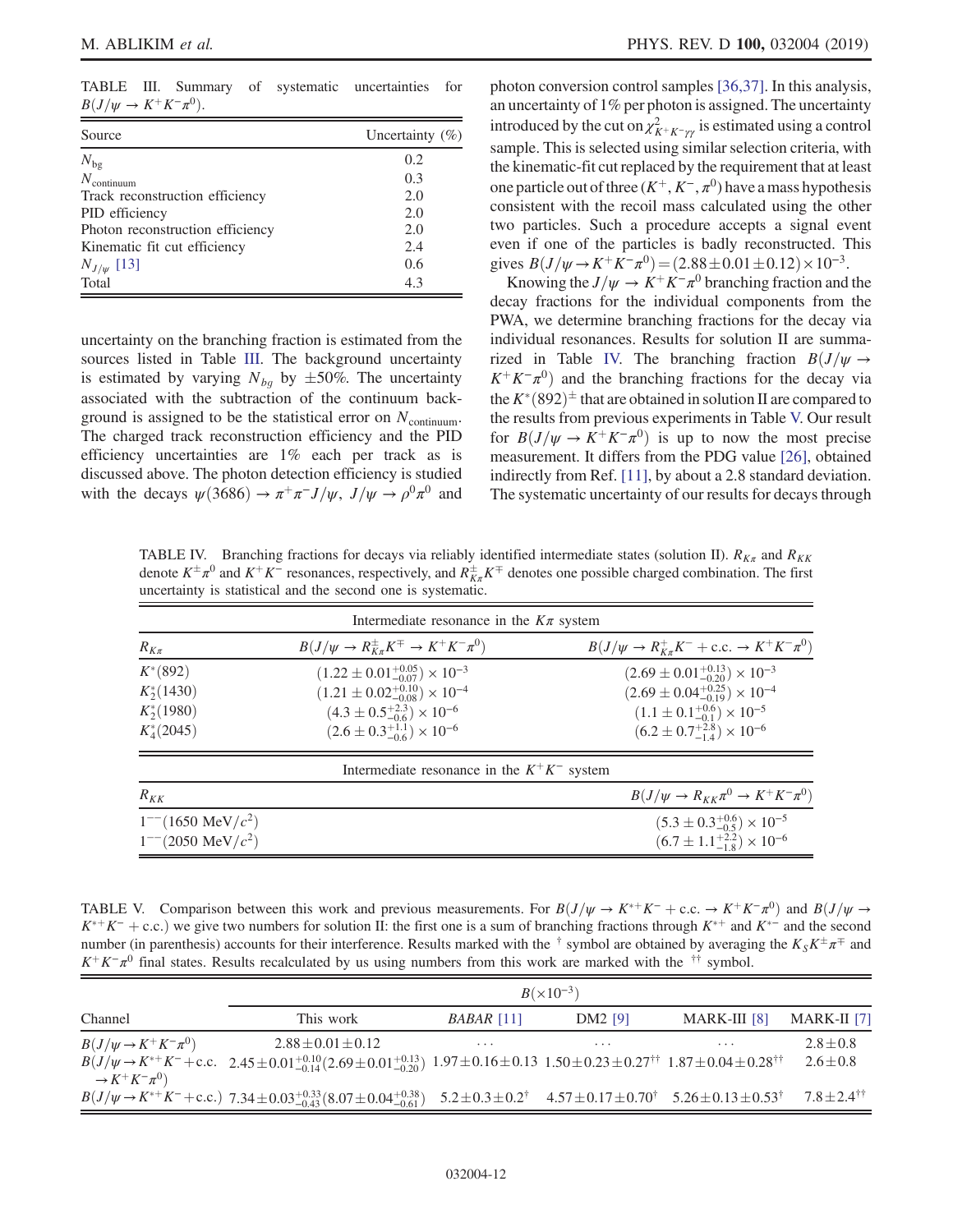the  $K^*(892)^{\pm}$  is somewhat larger than that of Ref. [\[11\]](#page-13-0), which can be attributed to the uncertainties present in the PWA model.

### VI. CONCLUSION

A partial-wave analysis of the decay  $J/\psi \rightarrow K^+K^-\pi^0$ using a data sample of  $(223.7 \pm 1.4) \times 10^6$  J/ $\psi$  events collected by the BESIII reveals a set of resonances that have not been observed by previous experiments. In the  $K^{\pm}\pi^0$ channels our analysis reveals signals from  $K_2^*(1980)^{\pm}$  and  $K_4^*(2045)^{\pm}$  resonances. This is the first observation of these states in  $J/\psi$  decays. The mass of the former state is determined with a central value around 100 MeV/ $c^2$  lower than that reported by the LASS Collaboration [\[29\].](#page-13-16) This lower value is in better agreement with the expectation from the linear Regge trajectory of radial excitations with the standard slope [\[38\].](#page-13-24) As for the known decays through  $K\pi$ resonances, we determine the parameters, decay ratios, and branching fractions for the  $K^*(892)^{\pm}$  and  $K^*_2(1430)^{\pm}$  with improved precision compared to previous measurements. In the  $K^+K^-$  channel we observe a clear  $J^{PC} = 1^{--}$ resonance structure with a mass of 1.65 GeV/ $c^2$  and another  $J^{PC} = 1^{--}$  contribution at 2.05–2.10 GeV/ $c^2$ . The first structure may be interpreted as the ground  ${}^{3}D_1$ isovector state. At the same time its mass, width and small relative contribution to the decay are reasonably consistent with the production of the  $\omega(1650)$  in  $J/\psi$  decays through a virtual photon. The second state can be interpreted as the  $\rho(2150)$  or as another isovector-vector state that has been observed in proton-antiproton annihilation in flight [\[35\]](#page-13-22). The precise identification of these two states requires further analysis of more channels, such as  $J/\psi \rightarrow$  $K_S K^{\pm} \pi^{\mp}$  and  $J/\psi \rightarrow K^{\pm} K^{\mp} \eta$ . In this analysis we also report the most precise measurement of the branching fraction  $B(J/\psi \to K^+K^-\pi^0)$ . Our PWA solutions have notable differences from those presented in Ref. [\[10\]](#page-12-8) and more recently in Ref. [\[12\]](#page-13-1). In particular, we observe

only marginal hints for the  $K^*(1410)^{\pm}$ , do not observe the large production rate of  $X(1575)$  reported in Ref. [\[10\],](#page-12-8) and are unable to reliably identify the  $\rho(1450)$ .

# ACKNOWLEDGMENTS

The BESIII Collaboration thanks the staff of BEPCII and the IHEP computing center for their strong support. This work is supported in part by National Key Basic Research Program of China under Contract No. 2015CB856700; National Natural Science Foundation of China (NSFC) under Contracts No. 11625523, No. 11635010, and No. 11735014; National Natural Science Foundation of China (NSFC) under Contract No. 11835012; the Chinese Academy of Sciences (CAS) Large-Scale Scientific Facility Program; Joint Large-Scale Scientific Facility Funds of the NSFC and CAS under Contracts No. U1532257, No. U1532258, No. U1732263, and No. U1832207; CAS Key Research Program of Frontier Sciences under Contracts No. QYZDJ-SSW-SLH003 and No. QYZDJ-SSW-SLH040; 100 Talents Program of CAS; INPAC and Shanghai Key Laboratory for Particle Physics and Cosmology; German Research Foundation DFG under Contract No. Collaborative Research Center CRC 1044; DFG and NSFC (CRC 110); Istituto Nazionale di Fisica Nucleare, Italy; Koninklijke Nederlandse Akademie van Wetenschappen (KNAW) under Contract No. 530- 4CDP03; Ministry of Development of Turkey under Contract No. DPT2006K-120470; the National Science and Technology fund; the Knut and Alice Wallenberg Foundation (Sweden) under Contract No. 2016.0157; the Royal Society, UK under Contract No. DH160214; the Swedish Research Council; the U.S. Department of Energy under Contracts No. DE-FG02-05ER41374, No. DE-SC-0010118, and No. DE-SC-0012069; the University of Groningen (RuG) and the Helmholtzzentrum fuer Schwerionenforschung GmbH (GSI), Darmstadt. This paper is also supported by the NSFC under Contract No. 10805053.

- <span id="page-12-0"></span>[1] S. Godfrey and N. Isgur, [Phys. Rev. D](https://doi.org/10.1103/PhysRevD.32.189) 32, 189 (1985).
- <span id="page-12-1"></span>[2] A. V. Anisovich, V. V. Anisovich, and A. V. Sarantsev, [Phys.](https://doi.org/10.1103/PhysRevD.62.051502) Rev. D 62[, 051502\(R\) \(2000\).](https://doi.org/10.1103/PhysRevD.62.051502)
- <span id="page-12-2"></span>[3] S. Afonin and I. Pusenkov, [Phys. Lett. B](https://doi.org/10.1016/j.physletb.2013.08.032) **726**, 283 (2013).
- [4] S. S. Afonin and I. V. Pusenkov, [Phys. Rev. D](https://doi.org/10.1103/PhysRevD.90.094020) 90, 094020 [\(2014\).](https://doi.org/10.1103/PhysRevD.90.094020)
- <span id="page-12-3"></span>[5] E. Klempt and A. Zaitsev, [Phys. Rep.](https://doi.org/10.1016/j.physrep.2007.07.006) 454, 1 (2007).
- <span id="page-12-4"></span>[6] F. Vannucci, M. S. Alam, A. M. Boyarski, M. Breidenbach, G. J. Feldman, D. Fryberger, F. J. Gilman, G. Hanson, J. A. Jaros et al., Phys. Rev. D 15[, 1814 \(1977\)](https://doi.org/10.1103/PhysRevD.15.1814).
- <span id="page-12-5"></span>[7] M. Franklin, G. Feldman, G. Abrams, M. Alam, C. Blocker et al., [Phys. Rev. Lett.](https://doi.org/10.1103/PhysRevLett.51.963) **51**, 963 (1983).
- <span id="page-12-6"></span>[8] D. Coffman et al. (MARK-III Collaboration), [Phys. Rev. D](https://doi.org/10.1103/PhysRevD.38.2695) 38[, 2695 \(1988\)](https://doi.org/10.1103/PhysRevD.38.2695).
- <span id="page-12-7"></span>[9] J. Jousset, Z. Ajaltouni, A. Falvard, H. Jnad, B. Michel, J. C. Montret, D. Bisello, G. Busetto, A. Castro et al. (DM2 Collaboration), [Phys. Rev. D](https://doi.org/10.1103/PhysRevD.41.1389) 41, 1389 [\(1990\).](https://doi.org/10.1103/PhysRevD.41.1389)
- <span id="page-12-8"></span>[10] M. Ablikim et al. (BES Collaboration), [Phys. Rev. Lett.](https://doi.org/10.1103/PhysRevLett.97.142002) 97, [142002 \(2006\).](https://doi.org/10.1103/PhysRevLett.97.142002)